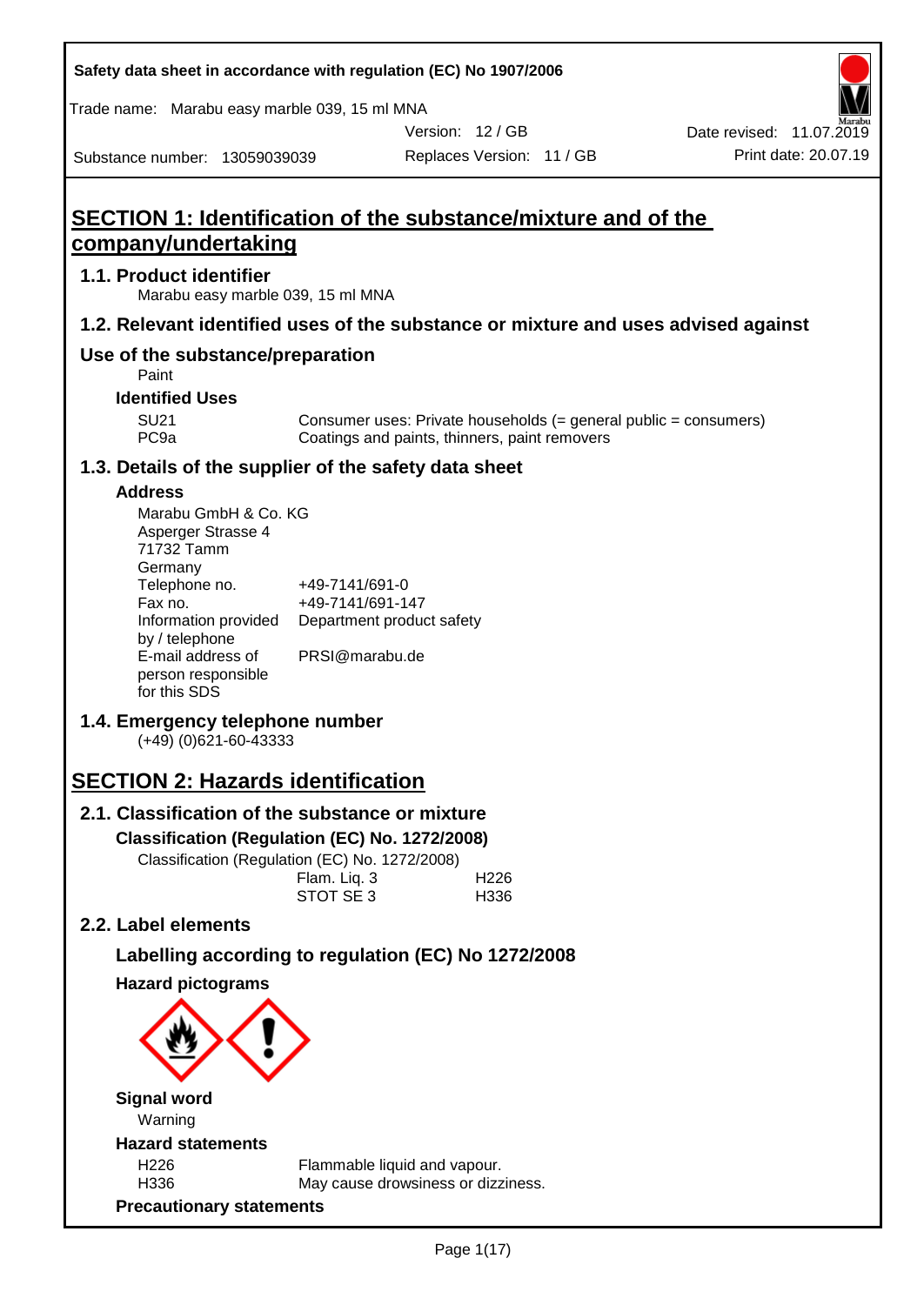| Safety data sheet in accordance with regulation (EC) No 1907/2006    |                                                                         |                           |    |                                                                                 |                          |  |  |
|----------------------------------------------------------------------|-------------------------------------------------------------------------|---------------------------|----|---------------------------------------------------------------------------------|--------------------------|--|--|
| Trade name: Marabu easy marble 039, 15 ml MNA                        |                                                                         |                           |    |                                                                                 |                          |  |  |
|                                                                      |                                                                         | Version: 12 / GB          |    |                                                                                 | Date revised: 11.07.2019 |  |  |
| Substance number: 13059039039                                        |                                                                         | Replaces Version: 11 / GB |    |                                                                                 | Print date: 20.07.19     |  |  |
| P <sub>101</sub>                                                     |                                                                         |                           |    | If medical advice is needed, have product container or label at hand.           |                          |  |  |
| P <sub>102</sub>                                                     | Keep out of reach of children.                                          |                           |    |                                                                                 |                          |  |  |
| P210                                                                 |                                                                         |                           |    | Keep away from heat, hot surfaces, sparks, open flames and other ignition       |                          |  |  |
| P271                                                                 | sources. No smoking.<br>Use only outdoors or in a well-ventilated area. |                           |    |                                                                                 |                          |  |  |
| P405                                                                 | Store locked up.                                                        |                           |    |                                                                                 |                          |  |  |
| P501.9                                                               | Dispose of contents/container as problematic waste.                     |                           |    |                                                                                 |                          |  |  |
|                                                                      |                                                                         |                           |    | Hazardous component(s) to be indicated on label (Regulation (EC) No. 1272/2008) |                          |  |  |
| contains                                                             | 2% aromatics; 2-Methoxy-1-methylethyl acetate                           |                           |    | 1-Methoxy-2-propanol; Hydrocarbons, C9-C11, n-alkanes, isoalkanes, cyclics, <   |                          |  |  |
| 2.3. Other hazards                                                   |                                                                         |                           |    |                                                                                 |                          |  |  |
| No special hazards have to be mentioned.                             |                                                                         |                           |    |                                                                                 |                          |  |  |
|                                                                      |                                                                         |                           |    |                                                                                 |                          |  |  |
| <b>SECTION 3: Composition/information on ingredients</b>             |                                                                         |                           |    |                                                                                 |                          |  |  |
| 3.2. Mixtures                                                        |                                                                         |                           |    |                                                                                 |                          |  |  |
| <b>Chemical characterization</b>                                     |                                                                         |                           |    |                                                                                 |                          |  |  |
|                                                                      | Paint based on alkyd resins and on solvents                             |                           |    |                                                                                 |                          |  |  |
| <b>Hazardous ingredients</b>                                         |                                                                         |                           |    |                                                                                 |                          |  |  |
| 1-Methoxy-2-propanol                                                 |                                                                         |                           |    |                                                                                 |                          |  |  |
| CAS No.                                                              | 107-98-2                                                                |                           |    |                                                                                 |                          |  |  |
| EINECS no.                                                           | 203-539-1                                                               |                           |    |                                                                                 |                          |  |  |
| Registration no.                                                     | 01-2119457435-35                                                        |                           |    |                                                                                 |                          |  |  |
| Concentration                                                        | 25<br>$>=$                                                              | $\prec$                   | 50 | $\%$                                                                            |                          |  |  |
|                                                                      | Classification (Regulation (EC) No. 1272/2008)                          |                           |    |                                                                                 |                          |  |  |
|                                                                      | STOT SE 3                                                               | H336                      |    |                                                                                 |                          |  |  |
|                                                                      | Flam. Liq. 3                                                            | H <sub>226</sub>          |    |                                                                                 |                          |  |  |
| 2-Methoxy-1-methylethyl acetate                                      |                                                                         |                           |    |                                                                                 |                          |  |  |
| CAS No.                                                              | 108-65-6                                                                |                           |    |                                                                                 |                          |  |  |
| EINECS no.                                                           | 203-603-9                                                               |                           |    |                                                                                 |                          |  |  |
| Registration no.                                                     | 01-2119475791-29                                                        |                           |    |                                                                                 |                          |  |  |
| Concentration                                                        | 10<br>$>=$                                                              | $\overline{\phantom{a}}$  | 20 | %                                                                               |                          |  |  |
|                                                                      | Classification (Regulation (EC) No. 1272/2008)                          |                           |    |                                                                                 |                          |  |  |
|                                                                      | Flam. Liq. 3                                                            | H <sub>226</sub>          |    |                                                                                 |                          |  |  |
|                                                                      | STOT SE 3                                                               | H336                      |    |                                                                                 |                          |  |  |
|                                                                      |                                                                         |                           |    |                                                                                 |                          |  |  |
| Hydrocarbons, C9-C11, n-alkanes, isoalkanes, cyclics, < 2% aromatics |                                                                         |                           |    |                                                                                 |                          |  |  |
| CAS No.                                                              | 64742-48-9                                                              |                           |    |                                                                                 |                          |  |  |
| EINECS no.<br>Registration no.                                       | 265-150-3<br>01-2119463258-33 (LIST NUMBER 919-857-5)                   |                           |    |                                                                                 |                          |  |  |
| Concentration                                                        | 10<br>$>=$                                                              | $\,<\,$                   | 20 | %                                                                               |                          |  |  |
|                                                                      |                                                                         |                           |    |                                                                                 |                          |  |  |
|                                                                      | Classification (Regulation (EC) No. 1272/2008)                          |                           |    |                                                                                 |                          |  |  |
|                                                                      | Asp. Tox. 1                                                             | H304                      |    |                                                                                 |                          |  |  |
|                                                                      | Flam. Liq. 3                                                            | H <sub>226</sub>          |    |                                                                                 |                          |  |  |
|                                                                      | STOT SE 3                                                               | H336<br><b>EUH066</b>     |    |                                                                                 |                          |  |  |
|                                                                      |                                                                         |                           |    |                                                                                 |                          |  |  |
| 2-Butoxyethyl acetate                                                |                                                                         |                           |    |                                                                                 |                          |  |  |
| CAS No.                                                              | 112-07-2                                                                |                           |    |                                                                                 |                          |  |  |
| EINECS no.                                                           | 203-933-3                                                               |                           |    |                                                                                 |                          |  |  |
|                                                                      |                                                                         |                           |    |                                                                                 |                          |  |  |

ī

Г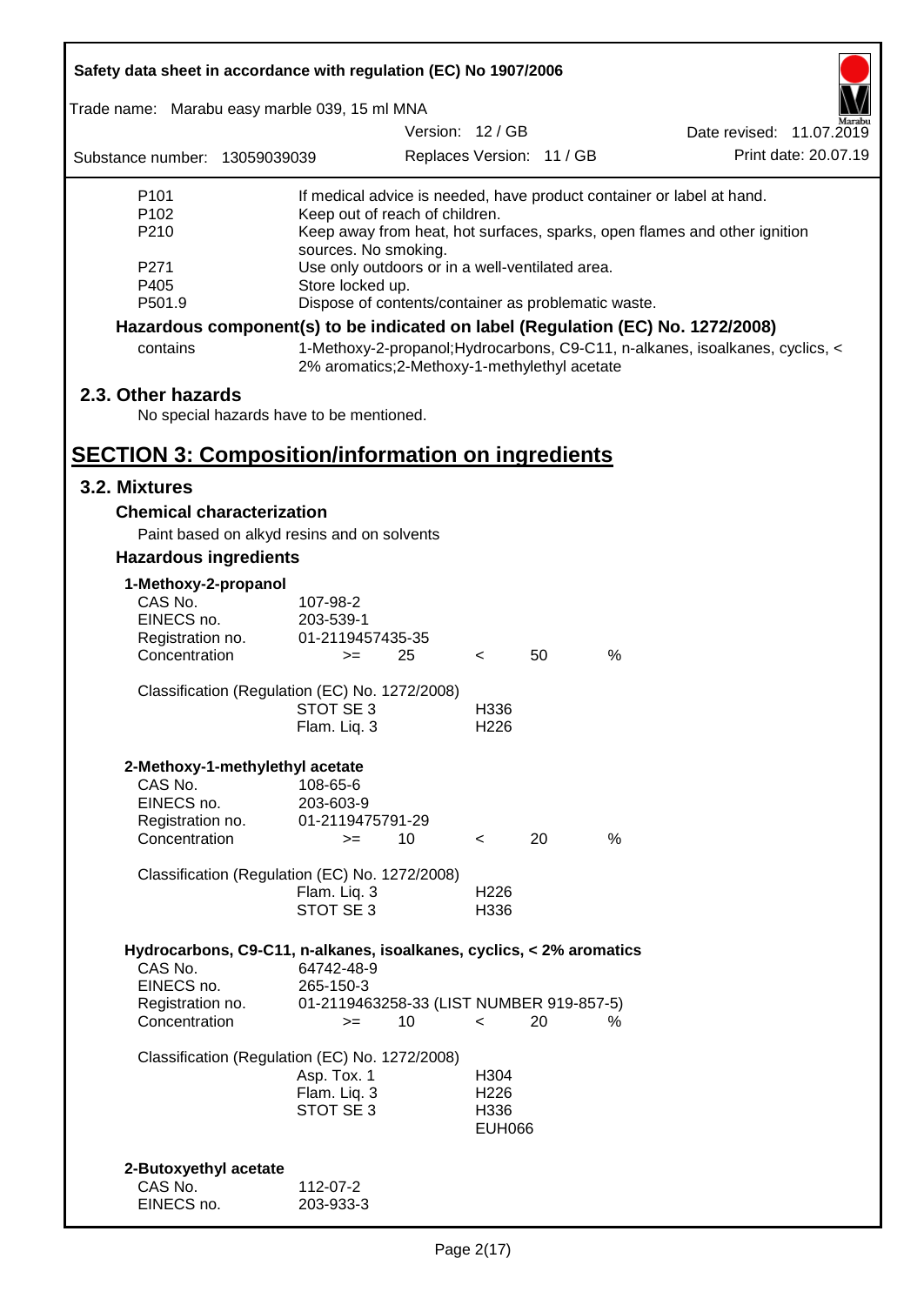| Safety data sheet in accordance with regulation (EC) No 1907/2006<br>Trade name: Marabu easy marble 039, 15 ml MNA<br>Marabu<br>Version: 12 / GB<br>Date revised: 11.07.2019 |                                                                     |     |                                                          |                           |               |  |                      |
|------------------------------------------------------------------------------------------------------------------------------------------------------------------------------|---------------------------------------------------------------------|-----|----------------------------------------------------------|---------------------------|---------------|--|----------------------|
| Substance number: 13059039039                                                                                                                                                |                                                                     |     |                                                          | Replaces Version: 11 / GB |               |  | Print date: 20.07.19 |
| Registration no.<br>Concentration                                                                                                                                            | 01-2119475112-47<br>$>=$                                            | 1   | $\lt$                                                    | 10                        | $\frac{0}{0}$ |  |                      |
| Classification (Regulation (EC) No. 1272/2008)                                                                                                                               | Acute Tox. 4<br>Acute Tox. 4<br>Acute Tox. 4                        |     | H332<br>H312<br>H302                                     |                           |               |  |                      |
| 2-Methoxypropanol<br>CAS No.<br>EINECS no.<br>Concentration                                                                                                                  | 1589-47-5<br>216-455-5<br>$>=$                                      | 0,1 | $\prec$                                                  | 0,3                       | $\%$          |  |                      |
| Classification (Regulation (EC) No. 1272/2008)                                                                                                                               | Skin Irrit, 2<br>STOT SE3<br>Repr. 1B<br>Flam. Liq. 3<br>Eye Dam. 1 |     | H315<br>H335<br><b>H360D</b><br>H <sub>226</sub><br>H318 |                           |               |  |                      |

# **SECTION 4: First aid measures**

## **4.1. Description of first aid measures**

### **General information**

In all cases of doubt, or when symptoms persist, seek medical attention. Never give anything by mouth to an unconscious person. If unconscious place in recovery position and seek medical advice.

### **After inhalation**

Remove to fresh air, keep patient warm and at rest. If breathing is irregular or stopped, administer artificial respiration.

### **After skin contact**

Remove contaminated clothing. Wash skin thoroughly with soap and water or use recognised skin cleanser. Do NOT use solvents or thinners.

### **After eye contact**

Remove contact lenses, irrigate copiously with clean, fresh water, holding the eyelids apart for at least 10 minutes and seek immediate medical advice.

### **After ingestion**

If accidentally swallowed rinse the mouth with plenty of water (only if the person is conscious) and obtain immediate medical attention. Keep at rest. Do NOT induce vomiting.

#### **4.2. Most important symptoms and effects, both acute and delayed** Until now no symptoms known so far.

# **4.3. Indication of any immediate medical attention and special treatment needed**

## **Hints for the physician / treatment**

Treat symptomatically

# **SECTION 5: Firefighting measures**

## **5.1. Extinguishing media**

### **Suitable extinguishing media**

Recommended: alcohol resistant foam, CO2, powders, water spray/mist, Not be used for safety reasons: water jet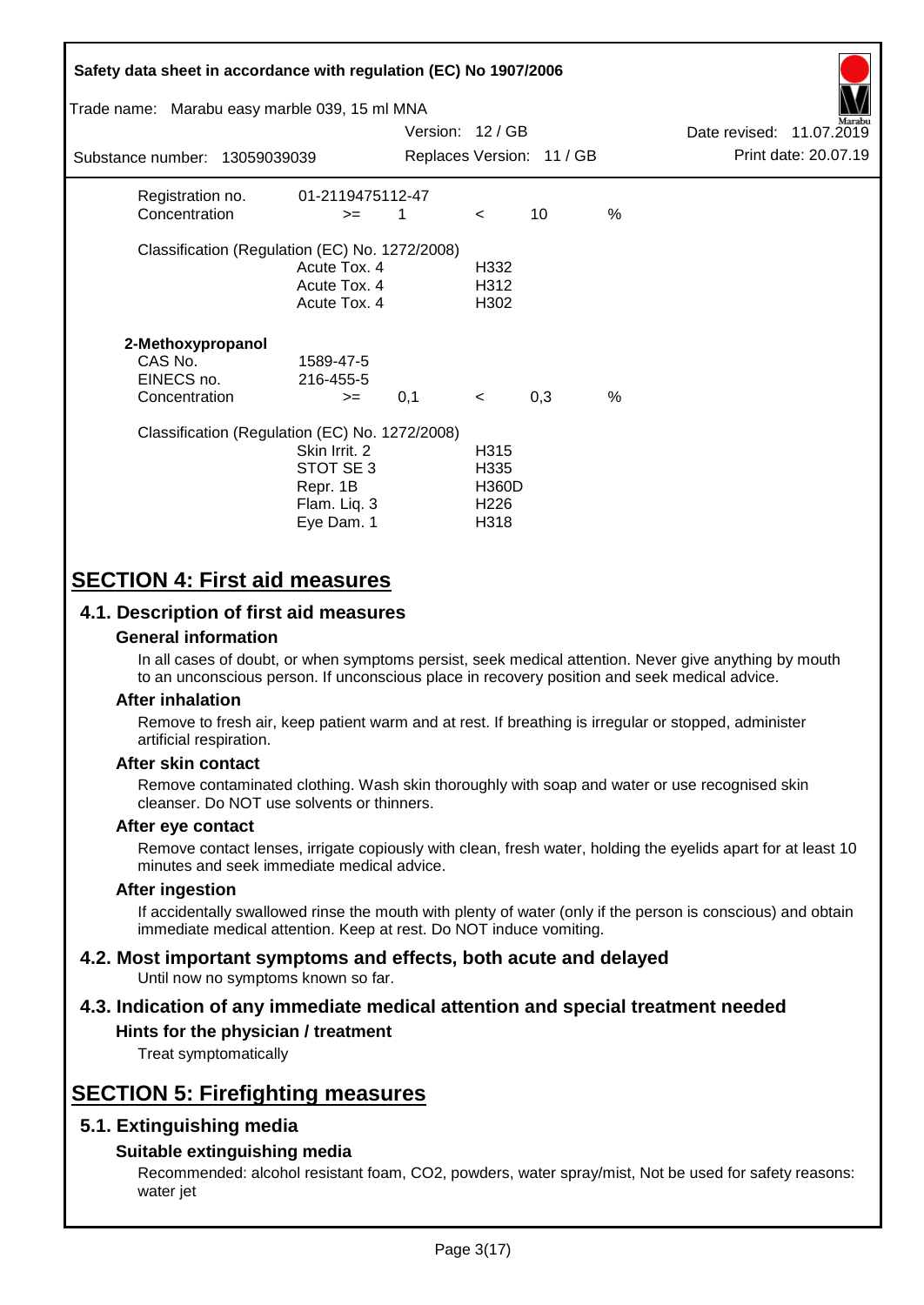**Safety data sheet in accordance with regulation (EC) No 1907/2006**

Trade name: Marabu easy marble 039, 15 ml MNA

Version: 12 / GB

Replaces Version: 11 / GB Print date: 20.07.19 Date revised: 11.07.2019

Substance number: 13059039039

## **5.2. Special hazards arising from the substance or mixture**

In the event of fire the following can be released: Carbon monoxide (CO); Carbon dioxide (CO2); dense black smoke; Nitrogen oxides (NOx)

## **5.3. Advice for firefighters**

## **Special protective equipment for fire-fighting**

Cool closed containers exposed to fire with water. Do not allow run-off from fire fighting to enter drains or water courses.

# **SECTION 6: Accidental release measures**

### **6.1. Personal precautions, protective equipment and emergency procedures**

Exclude sources of ignition and ventilate the area. Avoid breathing vapours. Refer to protective measures listed in Sections 7 and 8.

### **6.2. Environmental precautions**

Do not allow to enter drains or waterways. If the product contaminates lakes, rivers or sewage, inform appropriate authorities in accordance with local regulations.

### **6.3. Methods and material for containment and cleaning up**

Contain and collect spillage with non-combustible absorbent materials, e.g. sand, earth, vermiculite, diatomaceous earth and place in container for disposal according to local regulations (see section 13). Clean preferably with a detergent - avoid use of solvents.

### **6.4. Reference to other sections**

Information regarding Safe handling, see Section 7. Information regarding personal protective measures, see Section 8. Information regarding waste disposal, see Section 13.

# **SECTION 7: Handling and storage**

## **7.1. Precautions for safe handling**

## **Advice on safe handling**

Prevent the creation of flammable or explosive concentrations of vapour in air and avoid vapour concentration higher than the occupational exposure limits. In addition, the product should only be used in areas from which all naked lights and other sources of ignition have been excluded. Electrical equipment should be protected to the appropriate standard. Mixture may charge electrostatically: always use earthing leads when transferring from one container to another. Operators should wear anti-static footwear and clothing and floors should be of the conducting type. Isolate from sources of heat, sparks and open flame. No sparking tools should be used. Avoid skin and eye contact. Avoid the inhalation of particulates and spray mist arising from the application of this mixture. Smoking, eating and drinking shall be prohibited in application area. For personal protection see Section 8. Never use pressure to empty: container is not a pressure vessel. Always keep in containers of same material as the original one. Comply with the health and safety at work laws. Do not allow to enter drains or water courses.

### **Advice on protection against fire and explosion**

Vapours are heavier than air and may spread along floors. Vapours may form explosive mixtures with air.

### **Classification of fires / temperature class / Ignition group / Dust explosion class**

Temperature class T4

Classification of fires B (Combustible liquid substances)

## **7.2. Conditions for safe storage, including any incompatibilities Requirements for storage rooms and vessels**

Electrical installations/working materials must comply with the local applied technological safety standards. Storage rooms in which filling operations take place must have a conducting floor. Store in accordance with national regulation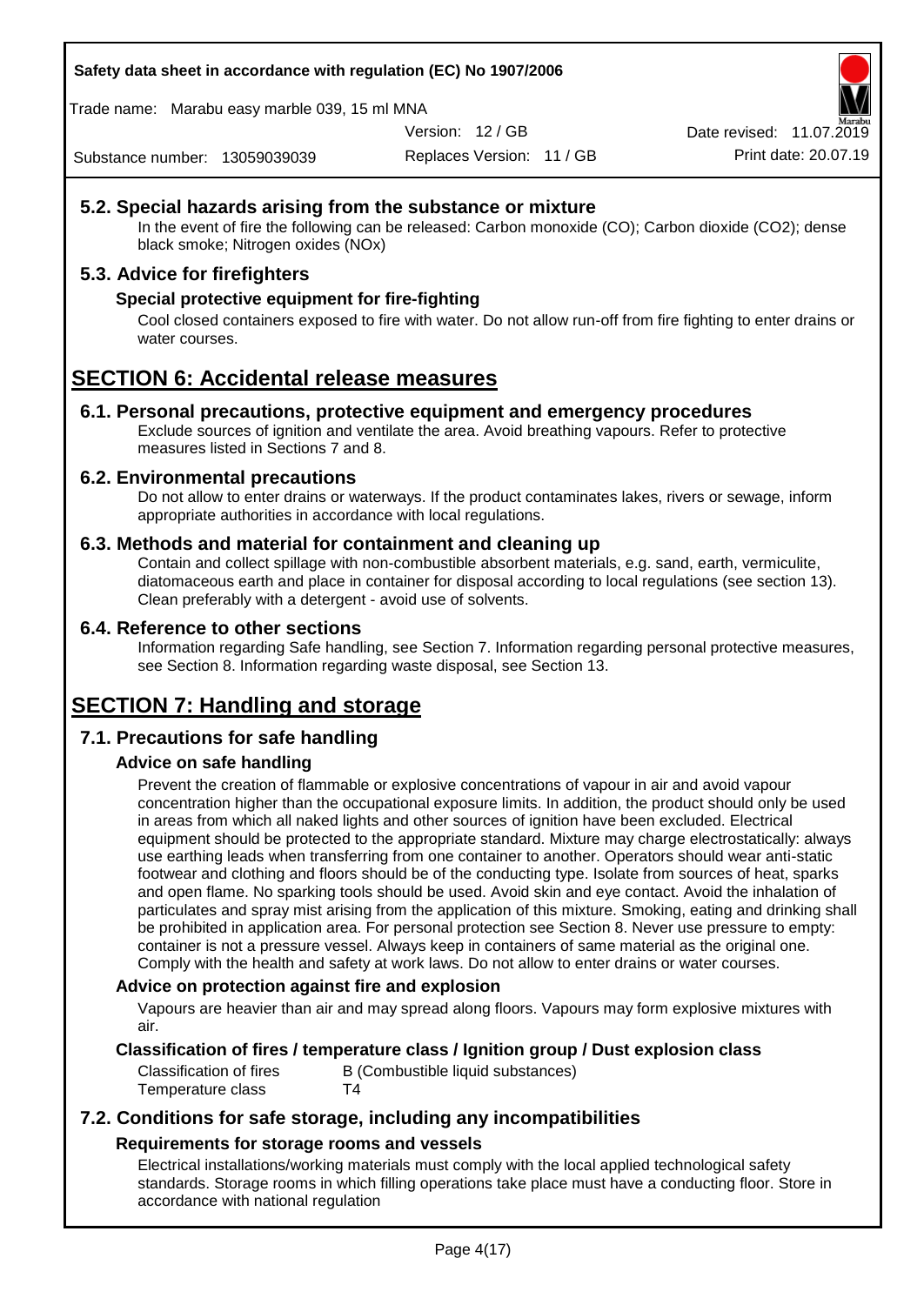| Safety data sheet in accordance with regulation (EC) No 1907/2006   |                                                                                                                                                                                                                                                                                                                   |     |                          |  |  |  |
|---------------------------------------------------------------------|-------------------------------------------------------------------------------------------------------------------------------------------------------------------------------------------------------------------------------------------------------------------------------------------------------------------|-----|--------------------------|--|--|--|
| Trade name: Marabu easy marble 039, 15 ml MNA<br>farabu             |                                                                                                                                                                                                                                                                                                                   |     |                          |  |  |  |
|                                                                     | Version: 12 / GB                                                                                                                                                                                                                                                                                                  |     | Date revised: 11.07.2019 |  |  |  |
| Substance number: 13059039039                                       | Replaces Version: 11 / GB                                                                                                                                                                                                                                                                                         |     | Print date: 20.07.19     |  |  |  |
| Hints on storage assembly                                           |                                                                                                                                                                                                                                                                                                                   |     |                          |  |  |  |
|                                                                     | Store away from oxidising agents, from strongly alkaline and strongly acid materials.                                                                                                                                                                                                                             |     |                          |  |  |  |
| <b>Further information on storage conditions</b>                    |                                                                                                                                                                                                                                                                                                                   |     |                          |  |  |  |
|                                                                     |                                                                                                                                                                                                                                                                                                                   |     |                          |  |  |  |
| kept upright to prevent leakage.                                    | Observe label precautions. Store between 15 and 30 °C in a dry, well ventilated place away from<br>sources of heat and direct sunlight. Keep container tightly closed. Keep away from sources of ignition.<br>No smoking. Prevent unauthorised access. Containers which are opened must be carefully resealed and |     |                          |  |  |  |
| 7.3. Specific end use(s)<br>Paint                                   |                                                                                                                                                                                                                                                                                                                   |     |                          |  |  |  |
| <b>SECTION 8: Exposure controls/personal protection ***</b>         |                                                                                                                                                                                                                                                                                                                   |     |                          |  |  |  |
| 8.1. Control parameters                                             |                                                                                                                                                                                                                                                                                                                   |     |                          |  |  |  |
| <b>Exposure limit values ***</b>                                    |                                                                                                                                                                                                                                                                                                                   |     |                          |  |  |  |
| 2-Methoxy-1-methylethyl acetate                                     |                                                                                                                                                                                                                                                                                                                   |     |                          |  |  |  |
| List                                                                | EH40                                                                                                                                                                                                                                                                                                              |     |                          |  |  |  |
| <b>Type</b>                                                         | <b>WEL</b>                                                                                                                                                                                                                                                                                                        |     |                          |  |  |  |
| Value                                                               | 274<br>mg/m <sup>3</sup>                                                                                                                                                                                                                                                                                          | 50  | ppm(V)                   |  |  |  |
| Short term exposure limit<br>Skin resorption / sensibilisation: Sk; | 548<br>mg/m <sup>3</sup><br><b>Status: 2011</b>                                                                                                                                                                                                                                                                   | 100 | ppm(V)                   |  |  |  |
|                                                                     |                                                                                                                                                                                                                                                                                                                   |     |                          |  |  |  |
| 1-Methoxy-2-propanol                                                |                                                                                                                                                                                                                                                                                                                   |     |                          |  |  |  |
| List                                                                | EH40<br><b>WEL</b>                                                                                                                                                                                                                                                                                                |     |                          |  |  |  |
| <b>Type</b><br>Value                                                | 375<br>mg/m <sup>3</sup>                                                                                                                                                                                                                                                                                          | 100 | ppm(V)                   |  |  |  |
| Short term exposure limit                                           | 560<br>mg/m <sup>3</sup>                                                                                                                                                                                                                                                                                          | 150 | ppm(V)                   |  |  |  |
| Skin resorption / sensibilisation: Sk;                              | <b>Status: 2011</b>                                                                                                                                                                                                                                                                                               |     |                          |  |  |  |
| 2-Butoxyethyl acetate                                               |                                                                                                                                                                                                                                                                                                                   |     |                          |  |  |  |
| List                                                                | EH40                                                                                                                                                                                                                                                                                                              |     |                          |  |  |  |
| Type                                                                | WEL                                                                                                                                                                                                                                                                                                               |     |                          |  |  |  |
| Value                                                               | 133                                                                                                                                                                                                                                                                                                               | 20  | ppm(V)                   |  |  |  |
| Short term exposure limit                                           | 332                                                                                                                                                                                                                                                                                                               | 50  | ppm(V)                   |  |  |  |
| Skin resorption / sensibilisation: Sk;                              | <b>Status: 2011</b>                                                                                                                                                                                                                                                                                               |     |                          |  |  |  |
| Derived No/Minimal Effect Levels (DNEL/DMEL) ***                    |                                                                                                                                                                                                                                                                                                                   |     |                          |  |  |  |
| 2-Methoxy-1-methylethyl acetate                                     |                                                                                                                                                                                                                                                                                                                   |     |                          |  |  |  |
| Type of value                                                       | Derived No Effect Level (DNEL)                                                                                                                                                                                                                                                                                    |     |                          |  |  |  |
| Reference group                                                     | Worker                                                                                                                                                                                                                                                                                                            |     |                          |  |  |  |
| Duration of exposure                                                | Long term                                                                                                                                                                                                                                                                                                         |     |                          |  |  |  |
| Route of exposure<br>Mode of action                                 | dermal                                                                                                                                                                                                                                                                                                            |     |                          |  |  |  |
| Concentration                                                       | Systemic effects<br>796                                                                                                                                                                                                                                                                                           |     | mg/kg/d                  |  |  |  |
| Type of value                                                       | Derived No Effect Level (DNEL)                                                                                                                                                                                                                                                                                    |     |                          |  |  |  |
| Reference group                                                     | Worker                                                                                                                                                                                                                                                                                                            |     |                          |  |  |  |
| Duration of exposure                                                | Long term                                                                                                                                                                                                                                                                                                         |     |                          |  |  |  |
| Route of exposure                                                   | inhalative                                                                                                                                                                                                                                                                                                        |     |                          |  |  |  |
| Mode of action                                                      | Systemic effects                                                                                                                                                                                                                                                                                                  |     |                          |  |  |  |
| Concentration                                                       | 275                                                                                                                                                                                                                                                                                                               |     | mg/m <sup>3</sup>        |  |  |  |
| Type of value                                                       | Derived No Effect Level (DNEL)                                                                                                                                                                                                                                                                                    |     |                          |  |  |  |
| Reference group                                                     | Consumer                                                                                                                                                                                                                                                                                                          |     |                          |  |  |  |
| Duration of exposure                                                | Long term                                                                                                                                                                                                                                                                                                         |     |                          |  |  |  |
| Route of exposure                                                   | dermal                                                                                                                                                                                                                                                                                                            |     |                          |  |  |  |
| Mode of action                                                      | Systemic effects                                                                                                                                                                                                                                                                                                  |     |                          |  |  |  |
| Concentration                                                       | 320                                                                                                                                                                                                                                                                                                               |     | mg/kg/d                  |  |  |  |

 $\Gamma$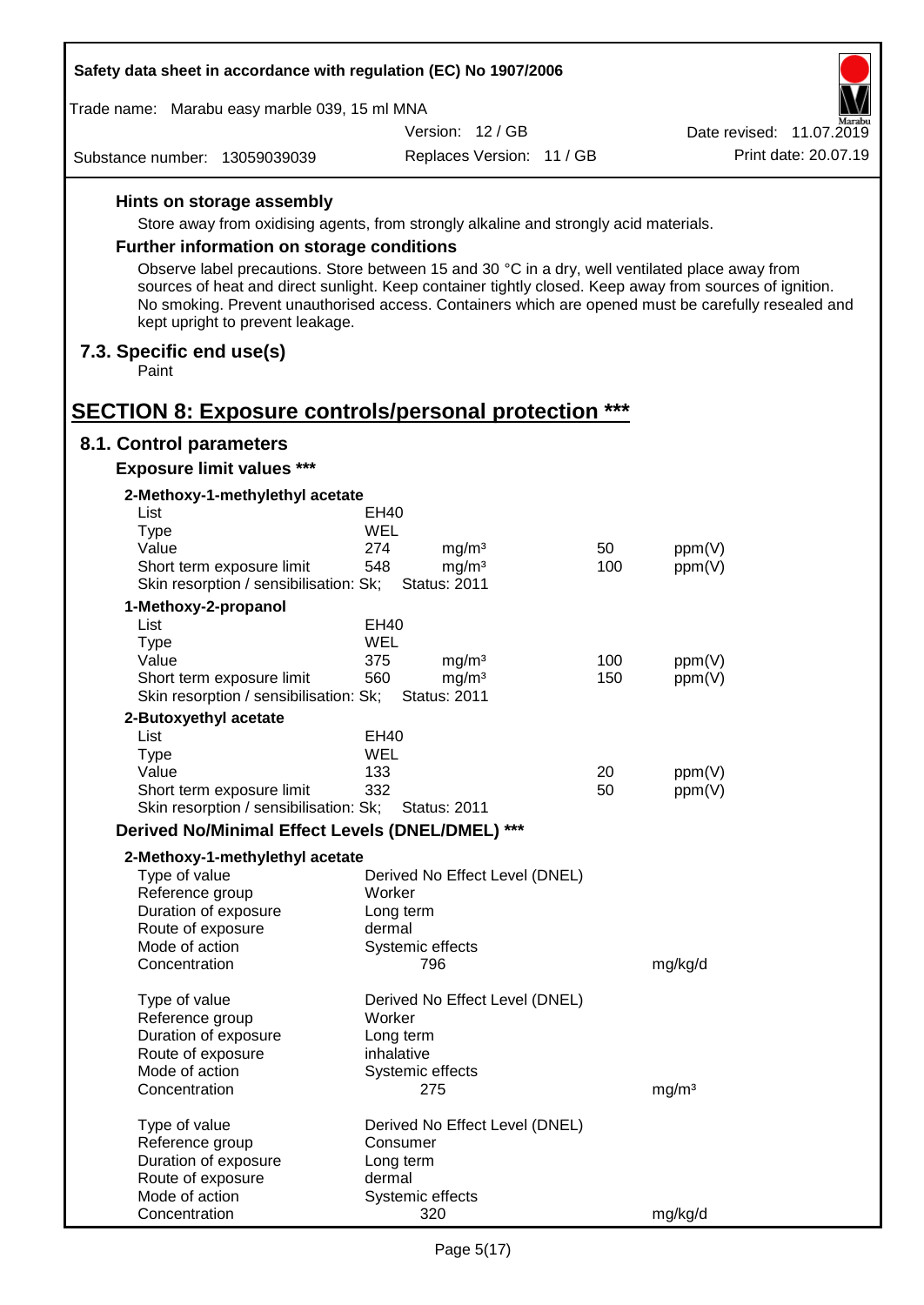| Safety data sheet in accordance with regulation (EC) No 1907/2006 |                                |                          |
|-------------------------------------------------------------------|--------------------------------|--------------------------|
| Trade name: Marabu easy marble 039, 15 ml MNA                     |                                |                          |
|                                                                   | Version: 12 / GB               | Date revised: 11.07.2019 |
| Substance number: 13059039039                                     | Replaces Version: 11 / GB      | Print date: 20.07.19     |
|                                                                   |                                |                          |
| Type of value                                                     | Derived No Effect Level (DNEL) |                          |
| Reference group                                                   | Consumer                       |                          |
| Duration of exposure                                              | Long term                      |                          |
| Route of exposure                                                 | inhalative                     |                          |
| Mode of action                                                    | Systemic effects               |                          |
| Concentration                                                     | 33                             | mg/m <sup>3</sup>        |
| Type of value                                                     | Derived No Effect Level (DNEL) |                          |
| Reference group                                                   | Consumer                       |                          |
| Duration of exposure                                              | Long term                      |                          |
| Route of exposure                                                 | inhalative                     |                          |
| Mode of action                                                    | Local effects                  |                          |
| Concentration                                                     | 33                             | mg/m <sup>3</sup>        |
| Type of value                                                     | Derived No Effect Level (DNEL) |                          |
| Reference group                                                   | Consumer                       |                          |
| Duration of exposure                                              | Long term                      |                          |
| Route of exposure                                                 | oral                           |                          |
| Mode of action                                                    | Systemic effects               |                          |
| Concentration                                                     | 36                             | mg/kg/d                  |
| Type of value                                                     | Derived No Effect Level (DNEL) |                          |
| Reference group                                                   | Worker                         |                          |
| Duration of exposure                                              | Lifetime                       |                          |
| Route of exposure                                                 | inhalative                     |                          |
| Mode of action                                                    | Local effects                  |                          |
| Concentration                                                     | 550                            | mg/m <sup>3</sup>        |
| 2-Butoxyethyl acetate                                             |                                |                          |
| Reference substance                                               | 2-Butoxyethyl acetate          |                          |
| Type of value                                                     | Derived No Effect Level (DNEL) |                          |
| Reference group                                                   | Worker                         |                          |
| Duration of exposure                                              | Long term                      |                          |
| Route of exposure                                                 | inhalative                     |                          |
| Mode of action                                                    | Systemic effects               |                          |
| Concentration                                                     | 133                            | mg/m <sup>3</sup>        |
|                                                                   | 2-Butoxyethyl acetate          |                          |
| Type of value                                                     | Derived No Effect Level (DNEL) |                          |
| Reference group                                                   | Worker                         |                          |
| Duration of exposure                                              | Short term                     |                          |
| Route of exposure                                                 | inhalative                     |                          |
| Mode of action                                                    | Local effects                  |                          |
| Concentration                                                     | 333                            | mg/m <sup>3</sup>        |
|                                                                   | 2-Butoxyethyl acetate          |                          |
| Type of value                                                     | Derived No Effect Level (DNEL) |                          |
| Reference group                                                   | Worker                         |                          |
| Duration of exposure                                              | Long term                      |                          |
| Route of exposure                                                 | dermal                         |                          |
| Mode of action                                                    | Systemic effects               |                          |
| Concentration                                                     | 169                            | mg/kg/d                  |
|                                                                   | 2-Butoxyethyl acetate          |                          |
| Type of value                                                     | Derived No Effect Level (DNEL) |                          |
| Reference group                                                   | Worker                         |                          |
|                                                                   |                                |                          |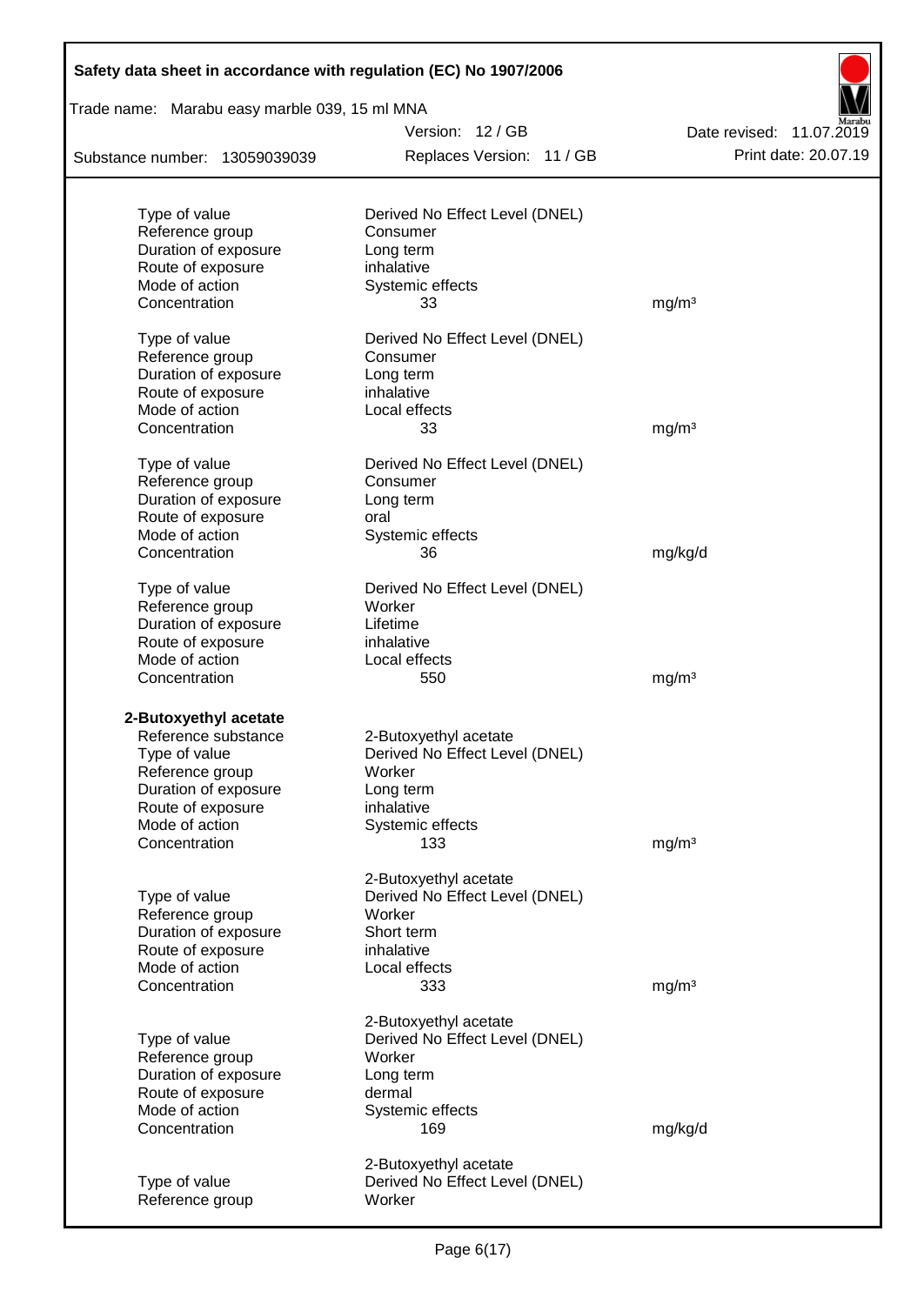| Safety data sheet in accordance with regulation (EC) No 1907/2006 |                                                             |                          |  |  |  |  |  |
|-------------------------------------------------------------------|-------------------------------------------------------------|--------------------------|--|--|--|--|--|
| Trade name: Marabu easy marble 039, 15 ml MNA                     |                                                             |                          |  |  |  |  |  |
|                                                                   | Version: 12 / GB                                            | Date revised: 11.07.2019 |  |  |  |  |  |
| Substance number: 13059039039                                     | Replaces Version: 11 / GB                                   | Print date: 20.07.19     |  |  |  |  |  |
| Duration of exposure                                              | Short term                                                  |                          |  |  |  |  |  |
| Route of exposure                                                 | dermal                                                      |                          |  |  |  |  |  |
| Mode of action                                                    | Systemic effects                                            |                          |  |  |  |  |  |
| Concentration                                                     | 120                                                         | mg/kg/d                  |  |  |  |  |  |
|                                                                   | 2-Butoxyethyl acetate                                       |                          |  |  |  |  |  |
| Type of value                                                     | Derived No Effect Level (DNEL)                              |                          |  |  |  |  |  |
| Reference group<br>Duration of exposure                           | <b>General Population</b><br>Long term                      |                          |  |  |  |  |  |
| Route of exposure                                                 | inhalative                                                  |                          |  |  |  |  |  |
| Mode of action                                                    | Systemic effects                                            |                          |  |  |  |  |  |
| Concentration                                                     | 80                                                          | mg/m <sup>3</sup>        |  |  |  |  |  |
|                                                                   |                                                             |                          |  |  |  |  |  |
| Type of value                                                     | 2-Butoxyethyl acetate<br>Derived No Effect Level (DNEL)     |                          |  |  |  |  |  |
| Reference group                                                   | <b>General Population</b>                                   |                          |  |  |  |  |  |
| Duration of exposure                                              | Short term                                                  |                          |  |  |  |  |  |
| Route of exposure                                                 | inhalative                                                  |                          |  |  |  |  |  |
| Mode of action                                                    | Local effects                                               |                          |  |  |  |  |  |
| Concentration                                                     | 200                                                         | mg/m <sup>3</sup>        |  |  |  |  |  |
|                                                                   | 2-Butoxyethyl acetate                                       |                          |  |  |  |  |  |
| Type of value                                                     | Derived No Effect Level (DNEL)                              |                          |  |  |  |  |  |
| Reference group                                                   | <b>General Population</b>                                   |                          |  |  |  |  |  |
| Duration of exposure                                              | Long term                                                   |                          |  |  |  |  |  |
| Route of exposure                                                 | dermal                                                      |                          |  |  |  |  |  |
| Mode of action<br>Concentration                                   | Systemic effects<br>102                                     | mg/kg/d                  |  |  |  |  |  |
|                                                                   |                                                             |                          |  |  |  |  |  |
|                                                                   | 2-Butoxyethyl acetate                                       |                          |  |  |  |  |  |
| Type of value<br>Reference group                                  | Derived No Effect Level (DNEL)<br><b>General Population</b> |                          |  |  |  |  |  |
| Duration of exposure                                              | Short term                                                  |                          |  |  |  |  |  |
| Route of exposure                                                 | dermal                                                      |                          |  |  |  |  |  |
| Mode of action                                                    | Systemic effects                                            |                          |  |  |  |  |  |
| Concentration                                                     | 72                                                          | mg/kg/d                  |  |  |  |  |  |
|                                                                   | 2-Butoxyethyl acetate                                       |                          |  |  |  |  |  |
| Type of value                                                     | Derived No Effect Level (DNEL)                              |                          |  |  |  |  |  |
| Reference group                                                   | <b>General Population</b>                                   |                          |  |  |  |  |  |
| Duration of exposure                                              | Long term                                                   |                          |  |  |  |  |  |
| Route of exposure                                                 | oral                                                        |                          |  |  |  |  |  |
| Mode of action                                                    | Systemic effects                                            |                          |  |  |  |  |  |
| Concentration                                                     | 8,6                                                         | mg/kg/d                  |  |  |  |  |  |
|                                                                   | 2-Butoxyethyl acetate                                       |                          |  |  |  |  |  |
| Type of value                                                     | Derived No Effect Level (DNEL)                              |                          |  |  |  |  |  |
| Reference group                                                   | <b>General Population</b>                                   |                          |  |  |  |  |  |
| Duration of exposure                                              | Short term                                                  |                          |  |  |  |  |  |
| Route of exposure<br>Mode of action                               | oral<br>Systemic effects                                    |                          |  |  |  |  |  |
| Concentration                                                     | 36                                                          | mg/kg/d                  |  |  |  |  |  |
|                                                                   |                                                             |                          |  |  |  |  |  |
| 1-Methoxy-2-propanol<br>Type of value                             | Derived No Effect Level (DNEL)                              |                          |  |  |  |  |  |
| Reference group                                                   | Worker                                                      |                          |  |  |  |  |  |
| Duration of exposure                                              | Acute                                                       |                          |  |  |  |  |  |
|                                                                   |                                                             |                          |  |  |  |  |  |

Г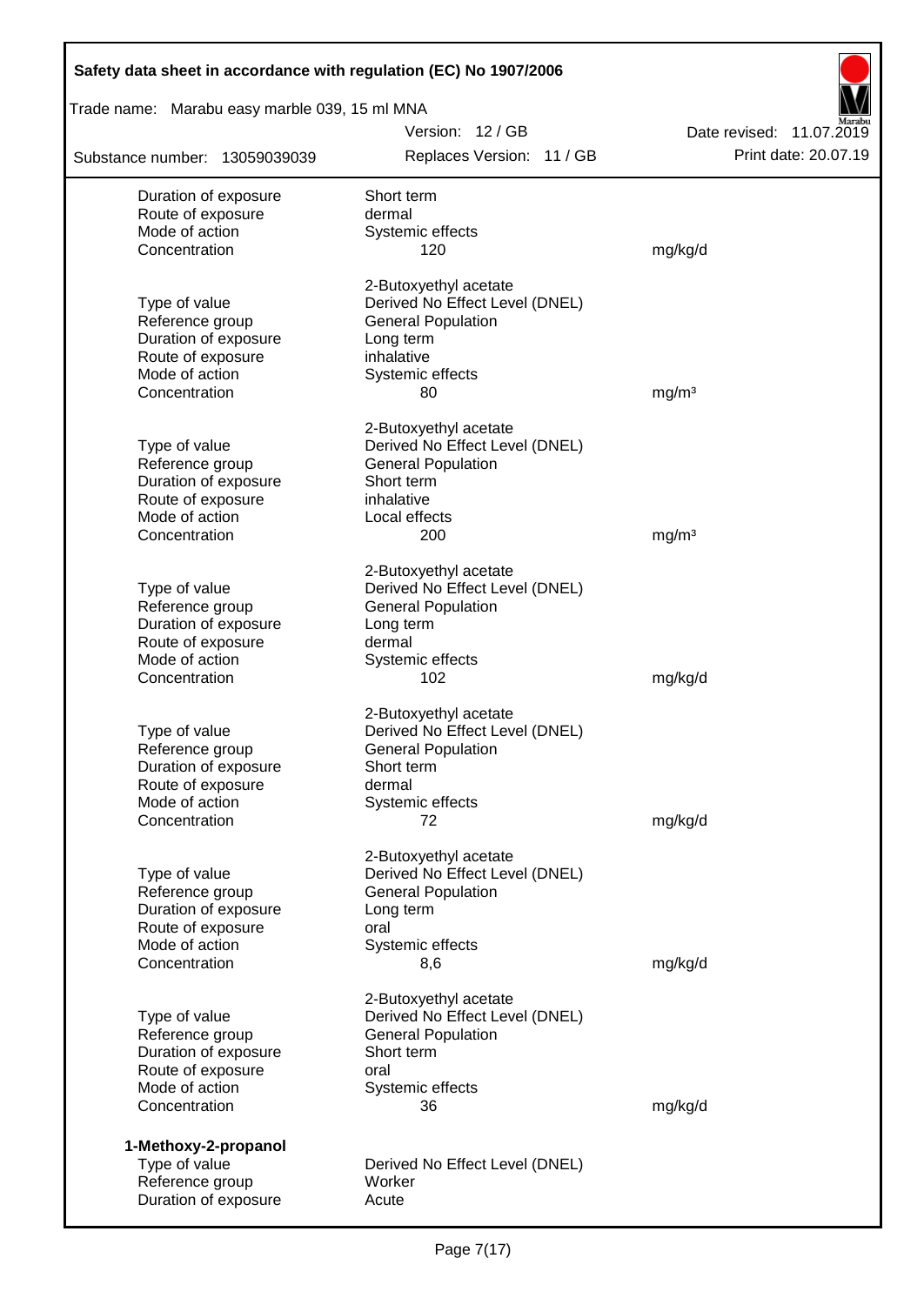| Safety data sheet in accordance with regulation (EC) No 1907/2006 |                                                                      |                                                  |  |  |  |  |  |  |
|-------------------------------------------------------------------|----------------------------------------------------------------------|--------------------------------------------------|--|--|--|--|--|--|
| Trade name: Marabu easy marble 039, 15 ml MNA                     |                                                                      |                                                  |  |  |  |  |  |  |
|                                                                   | Version: 12 / GB<br>Replaces Version: 11 / GB                        | Date revised: 11.07.2019<br>Print date: 20.07.19 |  |  |  |  |  |  |
| Substance number: 13059039039                                     |                                                                      |                                                  |  |  |  |  |  |  |
| Route of exposure                                                 | inhalative                                                           |                                                  |  |  |  |  |  |  |
| Mode of action                                                    | Local effects                                                        |                                                  |  |  |  |  |  |  |
| Concentration                                                     | 553,5                                                                | mg/m <sup>3</sup>                                |  |  |  |  |  |  |
| Type of value                                                     | Derived No Effect Level (DNEL)                                       |                                                  |  |  |  |  |  |  |
| Reference group                                                   | Worker                                                               |                                                  |  |  |  |  |  |  |
| Duration of exposure                                              | Long term                                                            |                                                  |  |  |  |  |  |  |
| Route of exposure                                                 | dermal                                                               |                                                  |  |  |  |  |  |  |
| Mode of action                                                    | Systemic effects                                                     |                                                  |  |  |  |  |  |  |
| Concentration                                                     | 50,6                                                                 | mg/person/                                       |  |  |  |  |  |  |
|                                                                   |                                                                      | d                                                |  |  |  |  |  |  |
| Type of value                                                     | Derived No Effect Level (DNEL)                                       |                                                  |  |  |  |  |  |  |
| Reference group                                                   | Worker                                                               |                                                  |  |  |  |  |  |  |
| Duration of exposure                                              | Long term                                                            |                                                  |  |  |  |  |  |  |
| Route of exposure                                                 | inhalative                                                           |                                                  |  |  |  |  |  |  |
| Mode of action                                                    | Systemic effects                                                     |                                                  |  |  |  |  |  |  |
| Concentration                                                     | 369                                                                  | mg/m <sup>3</sup>                                |  |  |  |  |  |  |
|                                                                   |                                                                      |                                                  |  |  |  |  |  |  |
| Type of value                                                     | Derived No Effect Level (DNEL)                                       |                                                  |  |  |  |  |  |  |
| Reference group                                                   | <b>General Population</b>                                            |                                                  |  |  |  |  |  |  |
| Duration of exposure                                              | Long term                                                            |                                                  |  |  |  |  |  |  |
| Route of exposure<br>Mode of action                               | dermal                                                               |                                                  |  |  |  |  |  |  |
| Concentration                                                     | Systemic effects<br>18,1                                             |                                                  |  |  |  |  |  |  |
|                                                                   |                                                                      | mg/kg                                            |  |  |  |  |  |  |
| Type of value                                                     | Derived No Effect Level (DNEL)                                       |                                                  |  |  |  |  |  |  |
| Reference group                                                   | <b>General Population</b>                                            |                                                  |  |  |  |  |  |  |
| Duration of exposure                                              | Long term                                                            |                                                  |  |  |  |  |  |  |
| Route of exposure                                                 | inhalative                                                           |                                                  |  |  |  |  |  |  |
| Mode of action                                                    | Systemic effects                                                     |                                                  |  |  |  |  |  |  |
| Concentration                                                     | 43,9                                                                 | mg/m <sup>3</sup>                                |  |  |  |  |  |  |
| Type of value                                                     | Derived No Effect Level (DNEL)                                       |                                                  |  |  |  |  |  |  |
| Reference group                                                   | <b>General Population</b>                                            |                                                  |  |  |  |  |  |  |
| Duration of exposure                                              | Long term                                                            |                                                  |  |  |  |  |  |  |
| Route of exposure                                                 | oral                                                                 |                                                  |  |  |  |  |  |  |
| Mode of action                                                    | Systemic effects                                                     |                                                  |  |  |  |  |  |  |
| Concentration                                                     | 3,3                                                                  | mg/kg/d                                          |  |  |  |  |  |  |
|                                                                   |                                                                      |                                                  |  |  |  |  |  |  |
|                                                                   | Hydrocarbons, C9-C11, n-alkanes, isoalkanes, cyclics, < 2% aromatics |                                                  |  |  |  |  |  |  |
| Type of value                                                     | Derived No Effect Level (DNEL)                                       |                                                  |  |  |  |  |  |  |
| Reference group                                                   | Worker                                                               |                                                  |  |  |  |  |  |  |
| Duration of exposure                                              | Long term                                                            |                                                  |  |  |  |  |  |  |
| Route of exposure                                                 | dermal                                                               |                                                  |  |  |  |  |  |  |
| Mode of action                                                    | Systemic effects                                                     |                                                  |  |  |  |  |  |  |
| Concentration                                                     | 300                                                                  | mg/kg                                            |  |  |  |  |  |  |
| Type of value                                                     | Derived No Effect Level (DNEL)                                       |                                                  |  |  |  |  |  |  |
| Reference group                                                   | Consumer                                                             |                                                  |  |  |  |  |  |  |
| Duration of exposure                                              | Long term                                                            |                                                  |  |  |  |  |  |  |
| Route of exposure                                                 | oral                                                                 |                                                  |  |  |  |  |  |  |
| Mode of action                                                    | Systemic effects                                                     |                                                  |  |  |  |  |  |  |
| Concentration                                                     | 300                                                                  | mg/kg                                            |  |  |  |  |  |  |
|                                                                   |                                                                      |                                                  |  |  |  |  |  |  |
| Type of value                                                     | Derived No Effect Level (DNEL)                                       |                                                  |  |  |  |  |  |  |
| Reference group                                                   | Consumer                                                             |                                                  |  |  |  |  |  |  |

 $\overline{\phantom{a}}$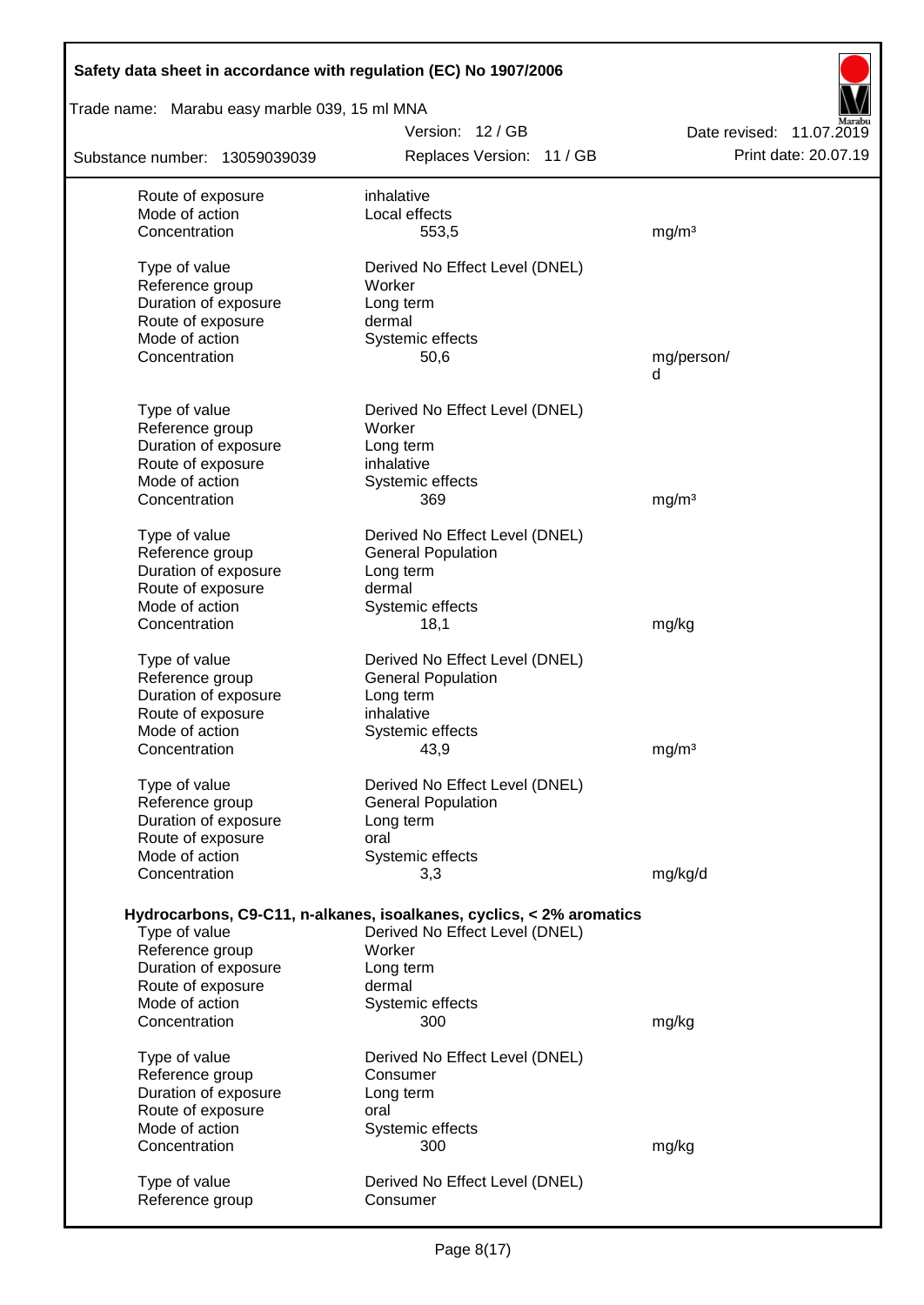| Safety data sheet in accordance with regulation (EC) No 1907/2006 |                                 |                          |  |  |  |
|-------------------------------------------------------------------|---------------------------------|--------------------------|--|--|--|
| Trade name: Marabu easy marble 039, 15 ml MNA                     |                                 |                          |  |  |  |
|                                                                   | Version: 12/GB                  | Date revised: 11.07.2019 |  |  |  |
| Substance number: 13059039039                                     | Replaces Version: 11 / GB       | Print date: 20.07.19     |  |  |  |
| Duration of exposure                                              | Long term                       |                          |  |  |  |
| Route of exposure                                                 | dermal                          |                          |  |  |  |
| Mode of action                                                    | Systemic effects                |                          |  |  |  |
| Concentration                                                     | 300                             | mg/kg                    |  |  |  |
| Type of value                                                     | Derived No Effect Level (DNEL)  |                          |  |  |  |
| Reference group                                                   | Consumer                        |                          |  |  |  |
| Duration of exposure                                              | Long term                       |                          |  |  |  |
| Route of exposure                                                 | inhalative                      |                          |  |  |  |
| Mode of action                                                    | Systemic effects                |                          |  |  |  |
| Concentration                                                     | 900                             | mg/m <sup>3</sup>        |  |  |  |
| Type of value                                                     | Derived No Effect Level (DNEL)  |                          |  |  |  |
| Reference group                                                   | Worker                          |                          |  |  |  |
| Duration of exposure                                              | Long term                       |                          |  |  |  |
| Route of exposure                                                 | inhalative                      |                          |  |  |  |
| Mode of action                                                    | Systemic effects                |                          |  |  |  |
| Concentration                                                     | 1500                            | mg/m <sup>3</sup>        |  |  |  |
| <b>Predicted No Effect Concentration (PNEC)</b>                   |                                 |                          |  |  |  |
| 2-Methoxy-1-methylethyl acetate                                   |                                 |                          |  |  |  |
| Reference substance                                               | 2-Methoxy-1-methylethyl acetate |                          |  |  |  |
| Type of value                                                     | <b>PNEC</b>                     |                          |  |  |  |
| <b>Type</b>                                                       | Freshwater                      |                          |  |  |  |
| Concentration                                                     | 0,635                           | mg/l                     |  |  |  |
| Type of value                                                     | <b>PNEC</b>                     |                          |  |  |  |
| <b>Type</b>                                                       | Freshwater sediment             |                          |  |  |  |
| Concentration                                                     | 3,29                            | mg/kg                    |  |  |  |
|                                                                   |                                 |                          |  |  |  |
| Type of value                                                     | <b>PNEC</b>                     |                          |  |  |  |
| Type                                                              | Soil                            |                          |  |  |  |
| Concentration                                                     | 0,29                            | mg/kg                    |  |  |  |
| Source                                                            | Literature value                |                          |  |  |  |
| Type of value                                                     | <b>PNEC</b>                     |                          |  |  |  |
| <b>Type</b>                                                       | Sewage treatment plant (STP)    |                          |  |  |  |
| Concentration                                                     | 100                             | mg/l                     |  |  |  |
| Source                                                            | Literature value                |                          |  |  |  |
| Type of value                                                     | <b>PNEC</b>                     |                          |  |  |  |
| Type                                                              | Marine sediment                 |                          |  |  |  |
| Concentration                                                     | 0,329                           | mg/kg                    |  |  |  |
| Source                                                            | Literature value                |                          |  |  |  |
| Type of value                                                     | <b>PNEC</b>                     |                          |  |  |  |
| <b>Type</b>                                                       | Saltwater                       |                          |  |  |  |
| Concentration                                                     | 0,0635                          | mg/l                     |  |  |  |
|                                                                   |                                 |                          |  |  |  |
| 2-Butoxyethyl acetate                                             |                                 |                          |  |  |  |
| Reference substance                                               | 2-Butoxyethyl acetate           |                          |  |  |  |
| Type of value                                                     | <b>PNEC</b><br>Water            |                          |  |  |  |
| <b>Type</b><br>Concentration                                      | 0,304                           | mg/l                     |  |  |  |
| Source                                                            | Literature value                |                          |  |  |  |
|                                                                   |                                 |                          |  |  |  |
|                                                                   | 2-Butoxyethyl acetate           |                          |  |  |  |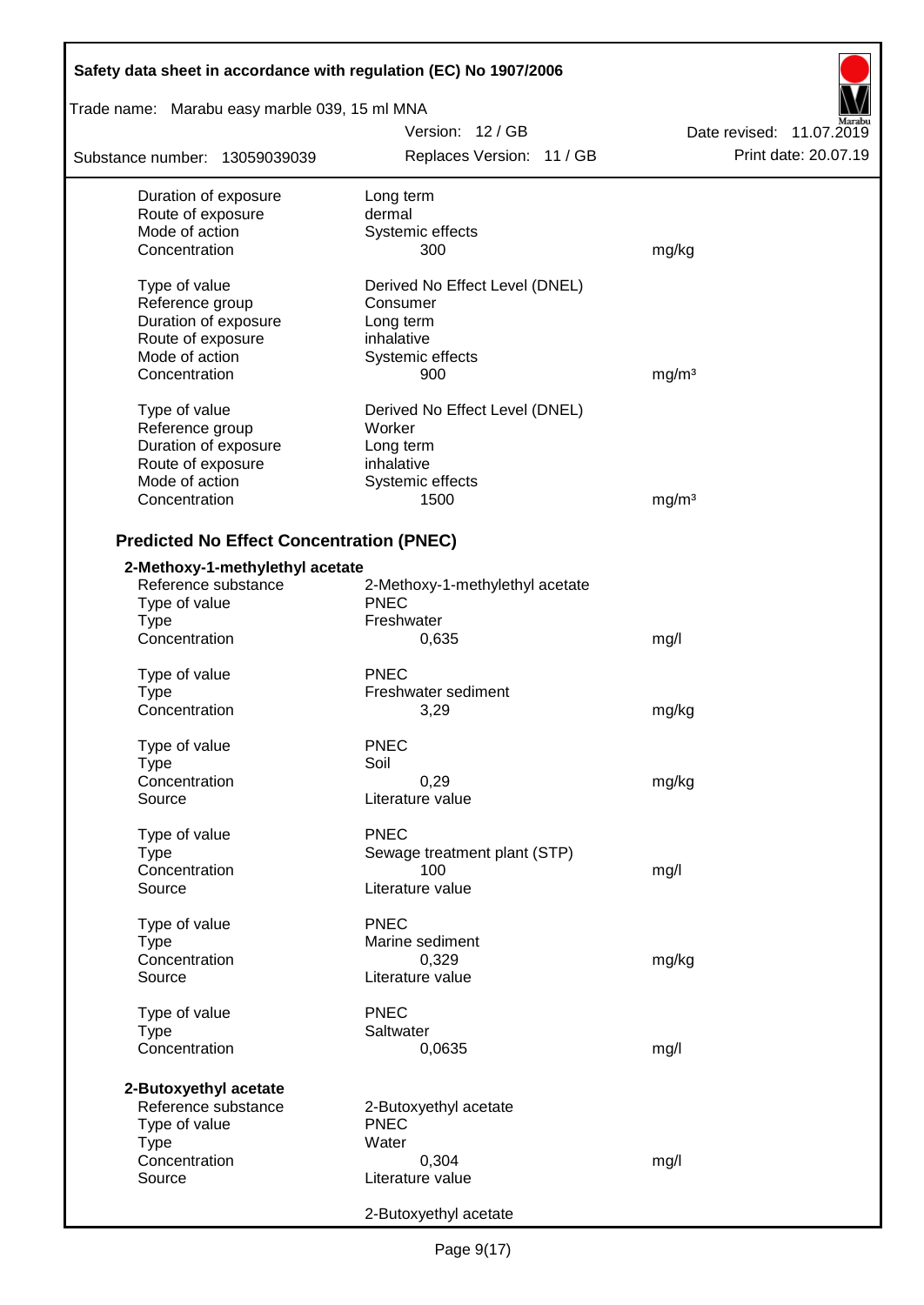| Trade name: Marabu easy marble 039, 15 ml MNA |                                      |                          |  |  |  |  |  |
|-----------------------------------------------|--------------------------------------|--------------------------|--|--|--|--|--|
|                                               | Version: 12 / GB                     | Date revised: 11.07.2019 |  |  |  |  |  |
| Substance number: 13059039039                 | Replaces Version: 11 / GB            | Print date: 20.07.19     |  |  |  |  |  |
| Type of value                                 | <b>PNEC</b>                          |                          |  |  |  |  |  |
| <b>Type</b>                                   | Aquatic                              |                          |  |  |  |  |  |
| Concentration                                 | 0,0304                               | g/l                      |  |  |  |  |  |
| Source                                        | Literature value                     |                          |  |  |  |  |  |
|                                               | 2-Butoxyethyl acetate                |                          |  |  |  |  |  |
| Type of value                                 | <b>PNEC</b>                          |                          |  |  |  |  |  |
| <b>Type</b>                                   | Sediment                             |                          |  |  |  |  |  |
| Concentration<br>Source                       | 2,03<br>Literature value             | mg/kg                    |  |  |  |  |  |
|                                               |                                      |                          |  |  |  |  |  |
|                                               | 2-Butoxyethyl acetate<br><b>PNEC</b> |                          |  |  |  |  |  |
| Type of value<br><b>Type</b>                  | Marine sediment                      |                          |  |  |  |  |  |
| Concentration                                 | 0,203                                | mg/kg                    |  |  |  |  |  |
| Source                                        | Literature value                     |                          |  |  |  |  |  |
|                                               | 2-Butoxyethyl acetate                |                          |  |  |  |  |  |
| Type of value                                 | <b>PNEC</b>                          |                          |  |  |  |  |  |
| <b>Type</b>                                   | Soil                                 |                          |  |  |  |  |  |
| Concentration                                 | 0,68                                 | mg/kg                    |  |  |  |  |  |
| Source                                        | Literature value                     |                          |  |  |  |  |  |
| 1-Methoxy-2-propanol                          |                                      |                          |  |  |  |  |  |
| Type of value                                 | <b>PNEC</b>                          |                          |  |  |  |  |  |
| <b>Type</b>                                   | Freshwater                           |                          |  |  |  |  |  |
| Concentration                                 | 10                                   | mg/l                     |  |  |  |  |  |
| Type of value                                 | <b>PNEC</b>                          |                          |  |  |  |  |  |
| <b>Type</b>                                   | Water                                |                          |  |  |  |  |  |
| Concentration                                 | 41,6                                 | mg/kg                    |  |  |  |  |  |
| Type of value                                 | <b>PNEC</b>                          |                          |  |  |  |  |  |
| <b>Type</b>                                   | Sediment                             |                          |  |  |  |  |  |
| Concentration                                 | 41,6                                 | mg/kg                    |  |  |  |  |  |
| Type of value                                 | <b>PNEC</b>                          |                          |  |  |  |  |  |
| <b>Type</b>                                   | Marine sediment                      |                          |  |  |  |  |  |
| Concentration                                 | 4,17                                 | mg/kg                    |  |  |  |  |  |
| Type of value                                 | <b>PNEC</b>                          |                          |  |  |  |  |  |
| <b>Type</b>                                   | Soil                                 |                          |  |  |  |  |  |
| Concentration                                 | 2,47                                 | mg/kg                    |  |  |  |  |  |
| Type of value                                 | <b>PNEC</b>                          |                          |  |  |  |  |  |
| <b>Type</b>                                   | Sewage treatment plant (STP)         |                          |  |  |  |  |  |
| Concentration                                 | 100                                  | mg/l                     |  |  |  |  |  |

## **8.2. Exposure controls**

### **Exposure controls**

Provide adequate ventilation. Where reasonably practicable this should be achieved by the use of local exhaust ventilation and good general extraction. If these are not sufficient to maintain concentrations of particulates and solvent vapour below the OEL, suitable respiratory protection must be worn.

### **Respiratory protection**

If workers are exposed to concentrations above the exposure limit they must use appropriate, certified respirators. Full mask, filter A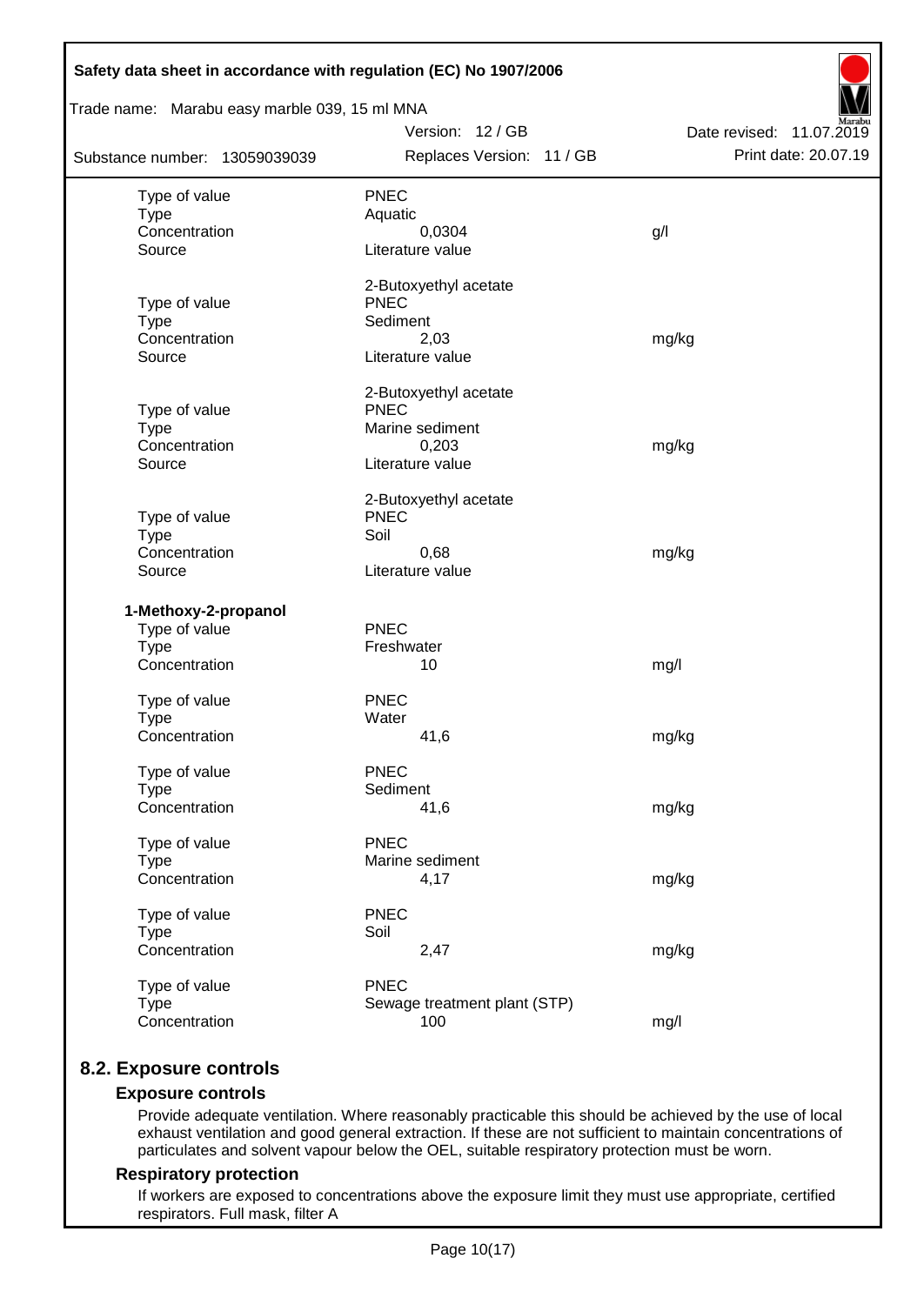| Safety data sheet in accordance with regulation (EC) No 1907/2006 |                                                                                                                       |                                                                                                       |
|-------------------------------------------------------------------|-----------------------------------------------------------------------------------------------------------------------|-------------------------------------------------------------------------------------------------------|
| Trade name: Marabu easy marble 039, 15 ml MNA                     |                                                                                                                       |                                                                                                       |
|                                                                   | Version: 12 / GB                                                                                                      | Date revised: 11.07.2019                                                                              |
| Substance number: 13059039039                                     | Replaces Version: 11 / GB                                                                                             | Print date: 20.07.19                                                                                  |
| <b>Hand protection</b>                                            |                                                                                                                       |                                                                                                       |
|                                                                   |                                                                                                                       | There is no one glove material or combination of materials that will give unlimited resistance to any |
| individual or combination of chemicals.                           |                                                                                                                       |                                                                                                       |
| Material thickness                                                | For prolonged or repeated handling nitrile rubber gloves with textile undergloves are required.<br>0,5<br>$\,>$<br>mm |                                                                                                       |
| Breakthrough time                                                 | 30<br>min<br>$\epsilon$                                                                                               |                                                                                                       |
|                                                                   | The breakthrough time must be greater than the end use time of the product.                                           |                                                                                                       |
| replacement must be followed.                                     |                                                                                                                       | The instructions and information provided by the glove manufacturer on use, storage, maintenance and  |
|                                                                   | Gloves should be replaced regularly and if there is any sign of damage to the glove material.                         |                                                                                                       |
|                                                                   | Always ensure that gloves are free from defects and that they are stored and used correctly.                          |                                                                                                       |
| maintenance.                                                      |                                                                                                                       | The performance or effectiveness of the glove may be reduced by physical/ chemical damage and poor    |
| once exposure has occurred.                                       |                                                                                                                       | Barrier creams may help to protect the exposed areas of the skin, they should however not be applied  |
| Eye protection                                                    |                                                                                                                       |                                                                                                       |
|                                                                   | Use safety eyewear designed to protect against splash of liquids.                                                     |                                                                                                       |
| <b>Body protection</b>                                            |                                                                                                                       |                                                                                                       |
|                                                                   | Cotton or cotton/synthetic overalls or coveralls are normally suitable.                                               |                                                                                                       |
| <b>SECTION 9: Physical and chemical properties</b>                |                                                                                                                       |                                                                                                       |
|                                                                   |                                                                                                                       |                                                                                                       |
| 9.1. Information on basic physical and chemical properties        |                                                                                                                       |                                                                                                       |
| <b>Form</b><br><b>Colour</b>                                      | liquid<br>coloured                                                                                                    |                                                                                                       |
| <b>Odour</b>                                                      | solvent-like                                                                                                          |                                                                                                       |
| <b>Odour threshold</b>                                            |                                                                                                                       |                                                                                                       |
| Remarks                                                           | No data available                                                                                                     |                                                                                                       |
| pH value                                                          |                                                                                                                       |                                                                                                       |
| Remarks                                                           | Not applicable                                                                                                        |                                                                                                       |
| <b>Melting point</b>                                              |                                                                                                                       |                                                                                                       |
| Remarks                                                           | not determined                                                                                                        |                                                                                                       |
| <b>Freezing point</b>                                             |                                                                                                                       |                                                                                                       |
| Remarks                                                           | not determined                                                                                                        |                                                                                                       |
| Initial boiling point and boiling range                           |                                                                                                                       |                                                                                                       |
| Value                                                             | 120<br>appr.                                                                                                          | $^{\circ}C$                                                                                           |
| Pressure                                                          | 1.013<br>hPa                                                                                                          |                                                                                                       |
| Source                                                            | Literature value                                                                                                      |                                                                                                       |
| <b>Flash point</b>                                                |                                                                                                                       |                                                                                                       |
| Value<br>Method                                                   | 30<br>ASTM D 6450 (CCCFP)                                                                                             | $^{\circ}C$                                                                                           |
| Evaporation rate (ether $= 1$ ) :                                 |                                                                                                                       |                                                                                                       |
| Remarks                                                           | not determined                                                                                                        |                                                                                                       |
| Flammability (solid, gas)                                         |                                                                                                                       |                                                                                                       |
| Not applicable                                                    |                                                                                                                       |                                                                                                       |
| Upper/lower flammability or explosive limits                      |                                                                                                                       |                                                                                                       |
| Lower explosion limit                                             | 0,7<br>appr.                                                                                                          | %(V)                                                                                                  |
| Upper explosion limit                                             | appr.<br>13,7                                                                                                         | $%$ (V)                                                                                               |
| Source                                                            | Literature value                                                                                                      |                                                                                                       |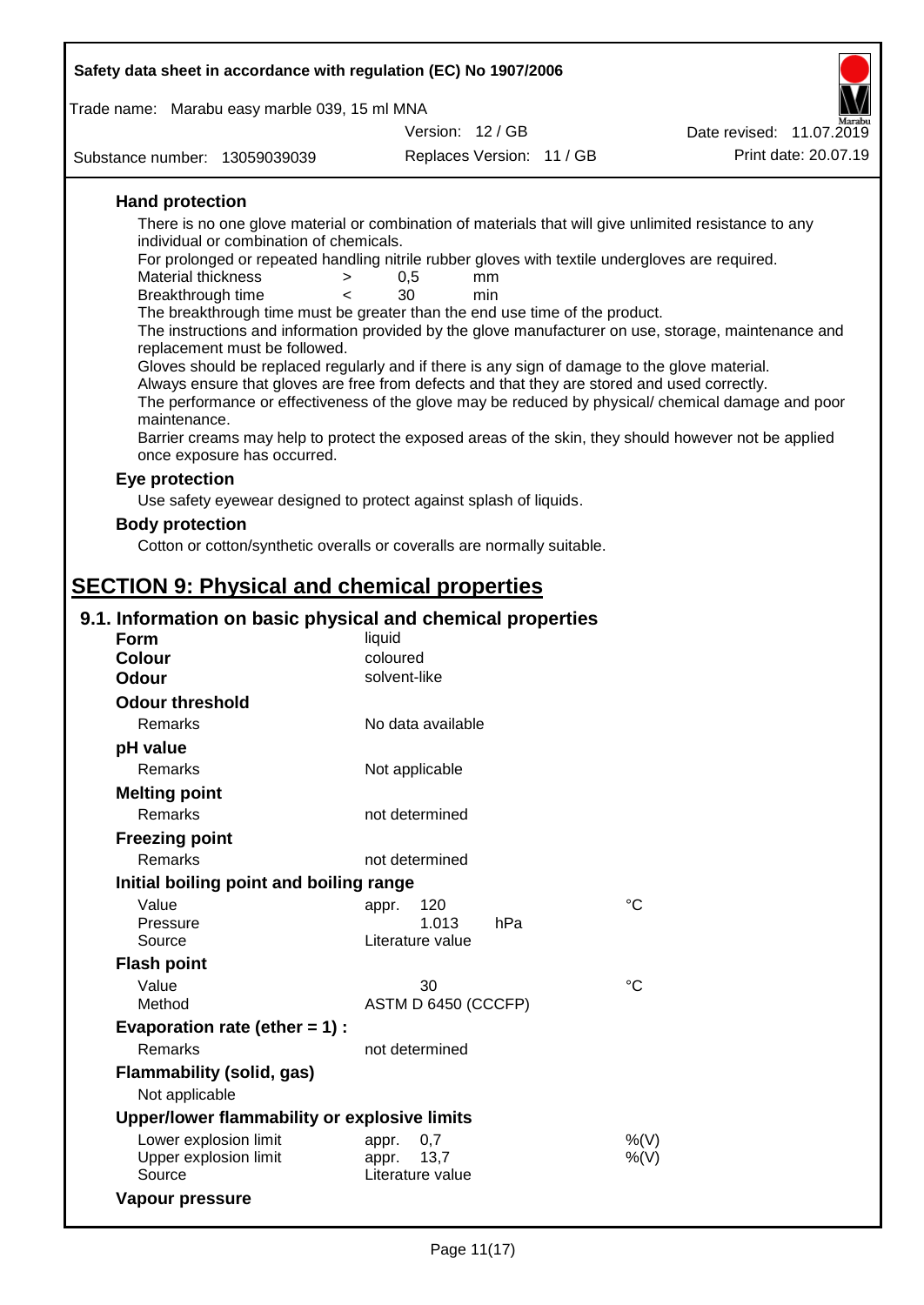| Safety data sheet in accordance with regulation (EC) No 1907/2006 |                           |                 |    |                   |                             |
|-------------------------------------------------------------------|---------------------------|-----------------|----|-------------------|-----------------------------|
| Trade name: Marabu easy marble 039, 15 ml MNA                     |                           |                 |    |                   |                             |
|                                                                   | Version: 12 / GB          |                 |    |                   | Date revised:<br>11.07.2019 |
| Substance number: 13059039039                                     | Replaces Version: 11 / GB |                 |    |                   | Print date: 20.07.19        |
| Value                                                             | 8                         |                 |    | hPa               |                             |
| Temperature                                                       | 20                        | $\rm ^{\circ}C$ |    |                   |                             |
| Method                                                            | calculated                |                 |    |                   |                             |
| <b>Vapour density</b>                                             |                           |                 |    |                   |                             |
| <b>Remarks</b>                                                    | not determined            |                 |    |                   |                             |
| <b>Density</b>                                                    |                           |                 |    |                   |                             |
| Value                                                             | 0,96                      |                 |    | g/cm <sup>3</sup> |                             |
| Temperature                                                       | 20                        | $^{\circ}C$     |    |                   |                             |
| Method                                                            | <b>DIN EN ISO 2811</b>    |                 |    |                   |                             |
| Solubility in water                                               |                           |                 |    |                   |                             |
| Remarks                                                           | partially miscible        |                 |    |                   |                             |
| <b>Partition coefficient: n-octanol/water</b>                     |                           |                 |    |                   |                             |
| Remarks                                                           | Not applicable            |                 |    |                   |                             |
| Ignition temperature                                              |                           |                 |    |                   |                             |
| Value                                                             | 200<br>appr.              |                 |    | $\rm ^{\circ}C$   |                             |
| Source                                                            | Literature value          |                 |    |                   |                             |
| <b>Viscosity</b>                                                  |                           |                 |    |                   |                             |
| dynamic                                                           |                           |                 |    |                   |                             |
| Value                                                             | 30                        | to              | 50 | mPa.s             |                             |
| Temperature                                                       | 40                        | $\rm ^{\circ}C$ |    |                   |                             |
| <b>Efflux time</b>                                                |                           |                 |    |                   |                             |
| Value                                                             | 25                        | to              | 70 | S                 |                             |
| Temperature                                                       | 20                        | $\rm ^{\circ}C$ |    |                   |                             |
| Method                                                            | DIN 53211 4 mm            |                 |    |                   |                             |
| <b>Explosive properties</b>                                       |                           |                 |    |                   |                             |
| evaluation                                                        | no                        |                 |    |                   |                             |
| <b>Oxidising properties</b>                                       |                           |                 |    |                   |                             |
| evaluation                                                        | None known                |                 |    |                   |                             |
| 9.2. Other information                                            |                           |                 |    |                   |                             |

### **Other information**

The physical specifications are approximate values and refer to the used safety relevant component(s).

# **SECTION 10: Stability and reactivity**

### **10.1. Reactivity**

No hazardous reactions when stored and handled according to prescribed instructions.

### **10.2. Chemical stability**

Stable under recommended storage and handling conditions (see section 7).

### **10.3. Possibility of hazardous reactions**

Keep away from oxidising agents, strongly alkaline and strongly acid materials in order to avoid exothermic reactions.

## **10.4. Conditions to avoid**

When exposed to high temperatures may produce hazardous decomposition products.

### **10.5. Incompatible materials**

No hazardous reactions when stored and handled according to prescribed instructions.

### **10.6. Hazardous decomposition products**

See chapter 5.2 (Firefighting measures - Special hazards arising from the substance or mixture).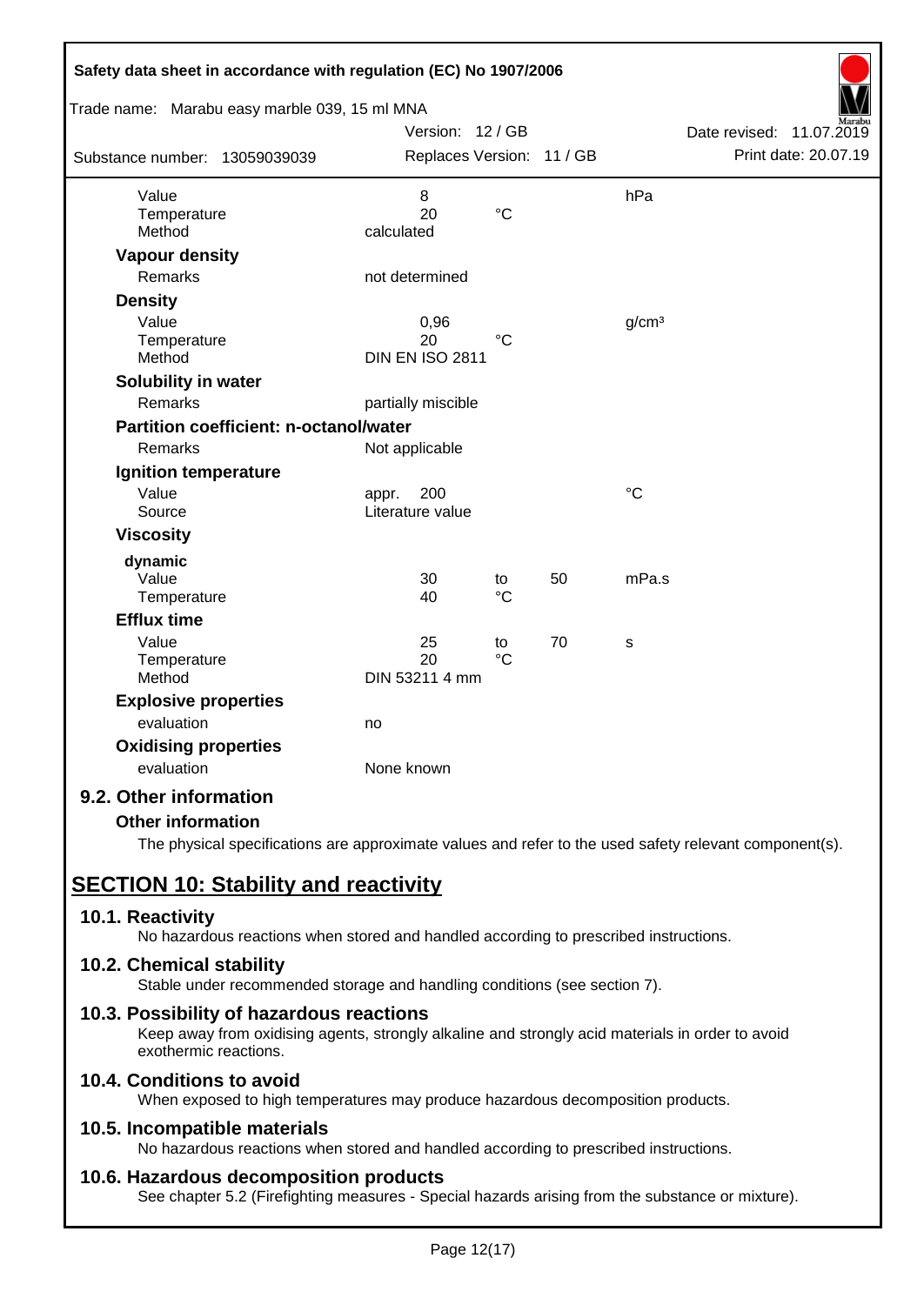| Safety data sheet in accordance with regulation (EC) No 1907/2006                                                                                                                                                                                                                                                                                                                                                                                                                                                                                                                                                                                                                                                                                                                                                                                         |                                                                   |                                                                            |       |                          |  |  |  |
|-----------------------------------------------------------------------------------------------------------------------------------------------------------------------------------------------------------------------------------------------------------------------------------------------------------------------------------------------------------------------------------------------------------------------------------------------------------------------------------------------------------------------------------------------------------------------------------------------------------------------------------------------------------------------------------------------------------------------------------------------------------------------------------------------------------------------------------------------------------|-------------------------------------------------------------------|----------------------------------------------------------------------------|-------|--------------------------|--|--|--|
| Trade name: Marabu easy marble 039, 15 ml MNA                                                                                                                                                                                                                                                                                                                                                                                                                                                                                                                                                                                                                                                                                                                                                                                                             |                                                                   |                                                                            |       |                          |  |  |  |
|                                                                                                                                                                                                                                                                                                                                                                                                                                                                                                                                                                                                                                                                                                                                                                                                                                                           |                                                                   | Version: 12 / GB                                                           |       | Date revised: 11.07.2019 |  |  |  |
| Substance number: 13059039039                                                                                                                                                                                                                                                                                                                                                                                                                                                                                                                                                                                                                                                                                                                                                                                                                             |                                                                   | Replaces Version: 11 / GB                                                  |       | Print date: 20.07.19     |  |  |  |
|                                                                                                                                                                                                                                                                                                                                                                                                                                                                                                                                                                                                                                                                                                                                                                                                                                                           |                                                                   |                                                                            |       |                          |  |  |  |
| <b>SECTION 11: Toxicological information</b>                                                                                                                                                                                                                                                                                                                                                                                                                                                                                                                                                                                                                                                                                                                                                                                                              |                                                                   |                                                                            |       |                          |  |  |  |
| 11.1. Information on toxicological effects                                                                                                                                                                                                                                                                                                                                                                                                                                                                                                                                                                                                                                                                                                                                                                                                                |                                                                   |                                                                            |       |                          |  |  |  |
| <b>Acute oral toxicity (Components)</b>                                                                                                                                                                                                                                                                                                                                                                                                                                                                                                                                                                                                                                                                                                                                                                                                                   |                                                                   |                                                                            |       |                          |  |  |  |
| 1-Methoxy-2-propanol                                                                                                                                                                                                                                                                                                                                                                                                                                                                                                                                                                                                                                                                                                                                                                                                                                      |                                                                   |                                                                            |       |                          |  |  |  |
| <b>Species</b>                                                                                                                                                                                                                                                                                                                                                                                                                                                                                                                                                                                                                                                                                                                                                                                                                                            | rat                                                               |                                                                            |       |                          |  |  |  |
| LD50                                                                                                                                                                                                                                                                                                                                                                                                                                                                                                                                                                                                                                                                                                                                                                                                                                                      |                                                                   | 5200                                                                       | mg/kg |                          |  |  |  |
| <b>Acute dermal toxicity (Components)</b>                                                                                                                                                                                                                                                                                                                                                                                                                                                                                                                                                                                                                                                                                                                                                                                                                 |                                                                   |                                                                            |       |                          |  |  |  |
| 1-Methoxy-2-propanol<br>Species                                                                                                                                                                                                                                                                                                                                                                                                                                                                                                                                                                                                                                                                                                                                                                                                                           | rabbit                                                            |                                                                            |       |                          |  |  |  |
| LD50                                                                                                                                                                                                                                                                                                                                                                                                                                                                                                                                                                                                                                                                                                                                                                                                                                                      |                                                                   | 14000                                                                      | mg/kg |                          |  |  |  |
| <b>Acute inhalational toxicity</b>                                                                                                                                                                                                                                                                                                                                                                                                                                                                                                                                                                                                                                                                                                                                                                                                                        |                                                                   |                                                                            |       |                          |  |  |  |
| Remarks                                                                                                                                                                                                                                                                                                                                                                                                                                                                                                                                                                                                                                                                                                                                                                                                                                                   |                                                                   | Based on available data, the classification criteria are not met.          |       |                          |  |  |  |
| <b>Skin corrosion/irritation</b>                                                                                                                                                                                                                                                                                                                                                                                                                                                                                                                                                                                                                                                                                                                                                                                                                          |                                                                   |                                                                            |       |                          |  |  |  |
| Remarks                                                                                                                                                                                                                                                                                                                                                                                                                                                                                                                                                                                                                                                                                                                                                                                                                                                   |                                                                   | Based on available data, the classification criteria are not met.          |       |                          |  |  |  |
| Serious eye damage/irritation                                                                                                                                                                                                                                                                                                                                                                                                                                                                                                                                                                                                                                                                                                                                                                                                                             |                                                                   |                                                                            |       |                          |  |  |  |
| Remarks                                                                                                                                                                                                                                                                                                                                                                                                                                                                                                                                                                                                                                                                                                                                                                                                                                                   |                                                                   | Based on available data, the classification criteria are not met.          |       |                          |  |  |  |
| <b>Sensitization</b>                                                                                                                                                                                                                                                                                                                                                                                                                                                                                                                                                                                                                                                                                                                                                                                                                                      |                                                                   |                                                                            |       |                          |  |  |  |
| Remarks                                                                                                                                                                                                                                                                                                                                                                                                                                                                                                                                                                                                                                                                                                                                                                                                                                                   | Based on available data, the classification criteria are not met. |                                                                            |       |                          |  |  |  |
| <b>Mutagenicity</b>                                                                                                                                                                                                                                                                                                                                                                                                                                                                                                                                                                                                                                                                                                                                                                                                                                       |                                                                   |                                                                            |       |                          |  |  |  |
| Remarks                                                                                                                                                                                                                                                                                                                                                                                                                                                                                                                                                                                                                                                                                                                                                                                                                                                   | Based on available data, the classification criteria are not met. |                                                                            |       |                          |  |  |  |
|                                                                                                                                                                                                                                                                                                                                                                                                                                                                                                                                                                                                                                                                                                                                                                                                                                                           | <b>Reproductive toxicity</b>                                      |                                                                            |       |                          |  |  |  |
| Remarks                                                                                                                                                                                                                                                                                                                                                                                                                                                                                                                                                                                                                                                                                                                                                                                                                                                   |                                                                   | Based on available data, the classification criteria are not met.          |       |                          |  |  |  |
| Carcinogenicity                                                                                                                                                                                                                                                                                                                                                                                                                                                                                                                                                                                                                                                                                                                                                                                                                                           |                                                                   |                                                                            |       |                          |  |  |  |
| Based on available data, the classification criteria are not met.<br>Remarks                                                                                                                                                                                                                                                                                                                                                                                                                                                                                                                                                                                                                                                                                                                                                                              |                                                                   |                                                                            |       |                          |  |  |  |
| <b>Specific Target Organ Toxicity (STOT)</b>                                                                                                                                                                                                                                                                                                                                                                                                                                                                                                                                                                                                                                                                                                                                                                                                              |                                                                   |                                                                            |       |                          |  |  |  |
| <b>Single exposure</b>                                                                                                                                                                                                                                                                                                                                                                                                                                                                                                                                                                                                                                                                                                                                                                                                                                    |                                                                   |                                                                            |       |                          |  |  |  |
| Remarks<br>evaluation                                                                                                                                                                                                                                                                                                                                                                                                                                                                                                                                                                                                                                                                                                                                                                                                                                     |                                                                   | The classification criteria are met.<br>May cause drowsiness or dizziness. |       |                          |  |  |  |
| <b>Repeated exposure</b>                                                                                                                                                                                                                                                                                                                                                                                                                                                                                                                                                                                                                                                                                                                                                                                                                                  |                                                                   |                                                                            |       |                          |  |  |  |
| Remarks                                                                                                                                                                                                                                                                                                                                                                                                                                                                                                                                                                                                                                                                                                                                                                                                                                                   |                                                                   | Based on available data, the classification criteria are not met.          |       |                          |  |  |  |
| <b>Aspiration hazard</b>                                                                                                                                                                                                                                                                                                                                                                                                                                                                                                                                                                                                                                                                                                                                                                                                                                  |                                                                   |                                                                            |       |                          |  |  |  |
| Based on available data, the classification criteria are not met.                                                                                                                                                                                                                                                                                                                                                                                                                                                                                                                                                                                                                                                                                                                                                                                         |                                                                   |                                                                            |       |                          |  |  |  |
| <b>Experience in practice</b>                                                                                                                                                                                                                                                                                                                                                                                                                                                                                                                                                                                                                                                                                                                                                                                                                             |                                                                   |                                                                            |       |                          |  |  |  |
| Exposure to component solvents vapours concentration in excess of the stated occupational exposure<br>limit may result in adverse health effects such as mucous membrane and respiratory system irritation<br>and adverse effects on kidney, liver and central nervous system. Symptoms and signs include headache,<br>dizziness, fatigue, muscular weakness, drowsiness and in extreme cases, loss of consciousness.<br>Solvents may cause some of the above effects by absorption through the skin. Repeated or prolonged<br>contact with the mixture may cause removal of natural fat from the skin resulting in non-allergic contact<br>dermatitis and absorption through the skin. The liquid splashed in the eyes may cause irritation and<br>reversible damage. Ingestion may cause nausea, diarrhoea and vomiting. This takes into account, where |                                                                   |                                                                            |       |                          |  |  |  |

### **Other information**

There are no data available on the mixture itself.

The mixture has been assessed following the additivity method of the GHS/CLP Regulation (EC) No 1272/2008.

known, delayed and immediate effects and also chronic effects of components from short-term and

long-term exposure by oral, inhalation and dermal routes of exposure and eye contact.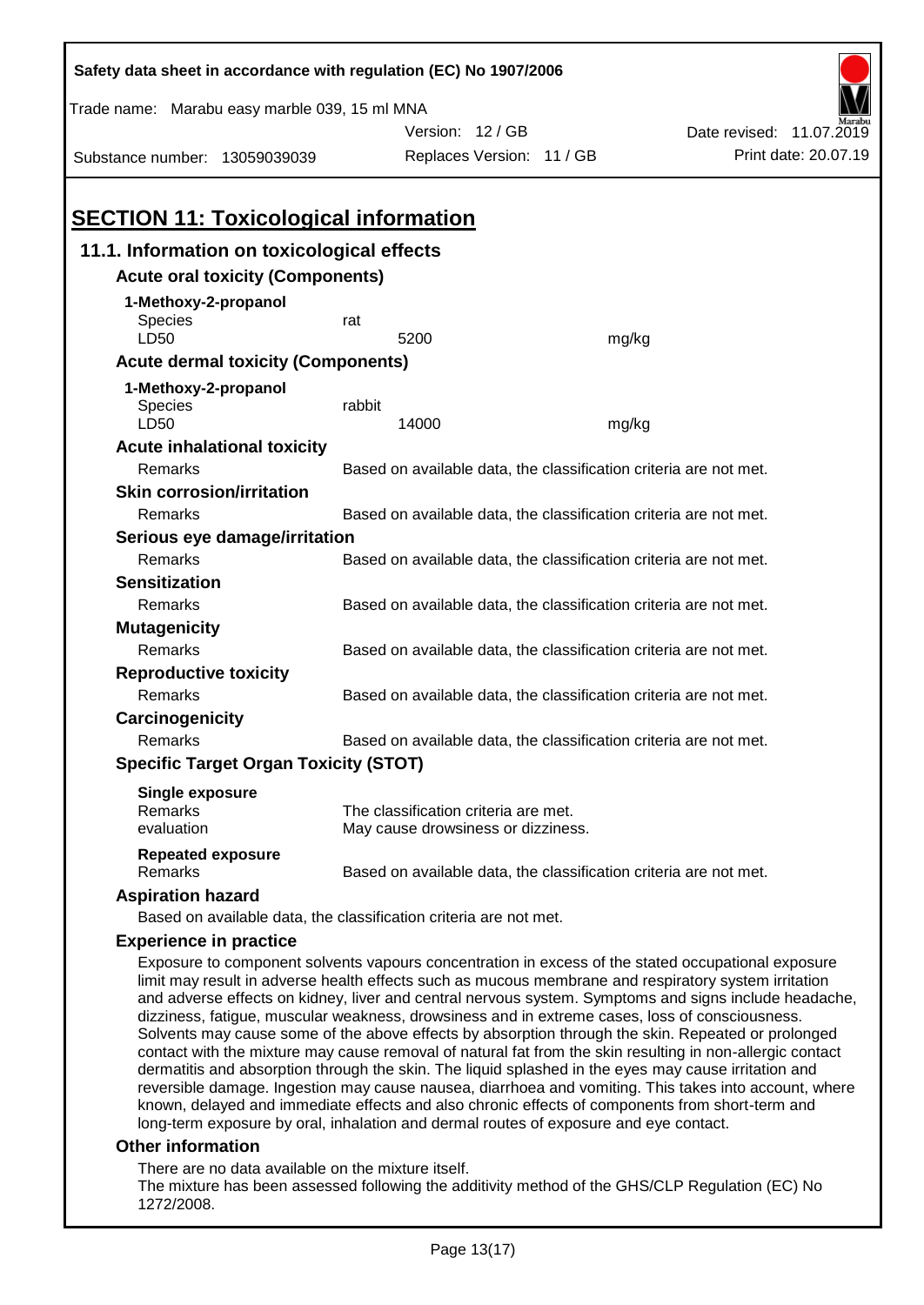| Safety data sheet in accordance with regulation (EC) No 1907/2006                                                                                                                              |                                                                                     |                           |      |                                                                                                  |
|------------------------------------------------------------------------------------------------------------------------------------------------------------------------------------------------|-------------------------------------------------------------------------------------|---------------------------|------|--------------------------------------------------------------------------------------------------|
| Trade name: Marabu easy marble 039, 15 ml MNA                                                                                                                                                  |                                                                                     |                           |      |                                                                                                  |
|                                                                                                                                                                                                |                                                                                     | Version: 12 / GB          |      | Date revised: 11.07.2019                                                                         |
| Substance number: 13059039039                                                                                                                                                                  |                                                                                     | Replaces Version: 11 / GB |      | Print date: 20.07.19                                                                             |
| <b>SECTION 12: Ecological information</b>                                                                                                                                                      |                                                                                     |                           |      |                                                                                                  |
| 12.1. Toxicity                                                                                                                                                                                 |                                                                                     |                           |      |                                                                                                  |
| <b>General information</b><br>There are no data available on the mixture itself. Do not allow to enter drains or water courses. The<br>and is not classified as dangerous for the environment. |                                                                                     |                           |      | mixture has been assessed following the summation method of the CLP Regulation (EC) No 1272/2008 |
| <b>Fish toxicity (Components)</b>                                                                                                                                                              |                                                                                     |                           |      |                                                                                                  |
| 1-Methoxy-2-propanol<br><b>Species</b><br>LC <sub>0</sub>                                                                                                                                      | golden orfe (Leuciscus idus)<br>4600<br>$\geq$                                      |                           | mg/l |                                                                                                  |
| Duration of exposure                                                                                                                                                                           | 96                                                                                  | h                         |      |                                                                                                  |
| <b>Daphnia toxicity (Components)</b>                                                                                                                                                           |                                                                                     |                           |      |                                                                                                  |
| 1-Methoxy-2-propanol<br><b>Species</b><br><b>EC50</b><br>Duration of exposure                                                                                                                  | Daphnia magna<br>23300<br>48                                                        | h                         | mg/l |                                                                                                  |
| <b>Algae toxicity (Components)</b>                                                                                                                                                             |                                                                                     |                           |      |                                                                                                  |
| 1-Methoxy-2-propanol<br><b>Species</b><br><b>EC50</b><br>Duration of exposure                                                                                                                  | Desmodesmus<br>1000<br>$\geq$<br>168                                                | h                         | mg/l |                                                                                                  |
| <b>Bacteria toxicity (Components)</b>                                                                                                                                                          |                                                                                     |                           |      |                                                                                                  |
| 1-Methoxy-2-propanol<br>Species<br><b>EC50</b>                                                                                                                                                 | activated sludge<br>1000<br>>                                                       |                           | mg/l |                                                                                                  |
| 12.2. Persistence and degradability                                                                                                                                                            |                                                                                     |                           |      |                                                                                                  |
| <b>General information</b>                                                                                                                                                                     |                                                                                     |                           |      |                                                                                                  |
| No data available<br><b>Biodegradability (Components)</b>                                                                                                                                      |                                                                                     |                           |      |                                                                                                  |
| 1-Methoxy-2-propanol<br>Value<br>Duration of test<br>evaluation<br>Method                                                                                                                      | 90<br>28<br>Readily biodegradable (according to OECD criteria)<br><b>OECD 301 F</b> | d                         | %    |                                                                                                  |
| 12.3. Bioaccumulative potential<br><b>General information</b><br>There are no data available on the mixture itself.                                                                            |                                                                                     |                           |      |                                                                                                  |
| <b>Partition coefficient: n-octanol/water</b><br>Remarks                                                                                                                                       | Not applicable                                                                      |                           |      |                                                                                                  |
| 12.4. Mobility in soil<br><b>General information</b><br>There are no data available on the mixture itself.                                                                                     |                                                                                     |                           |      |                                                                                                  |
| 12.5. Results of PBT and vPvB assessment<br><b>General information</b><br>There are no data available on the mixture itself.                                                                   |                                                                                     |                           |      |                                                                                                  |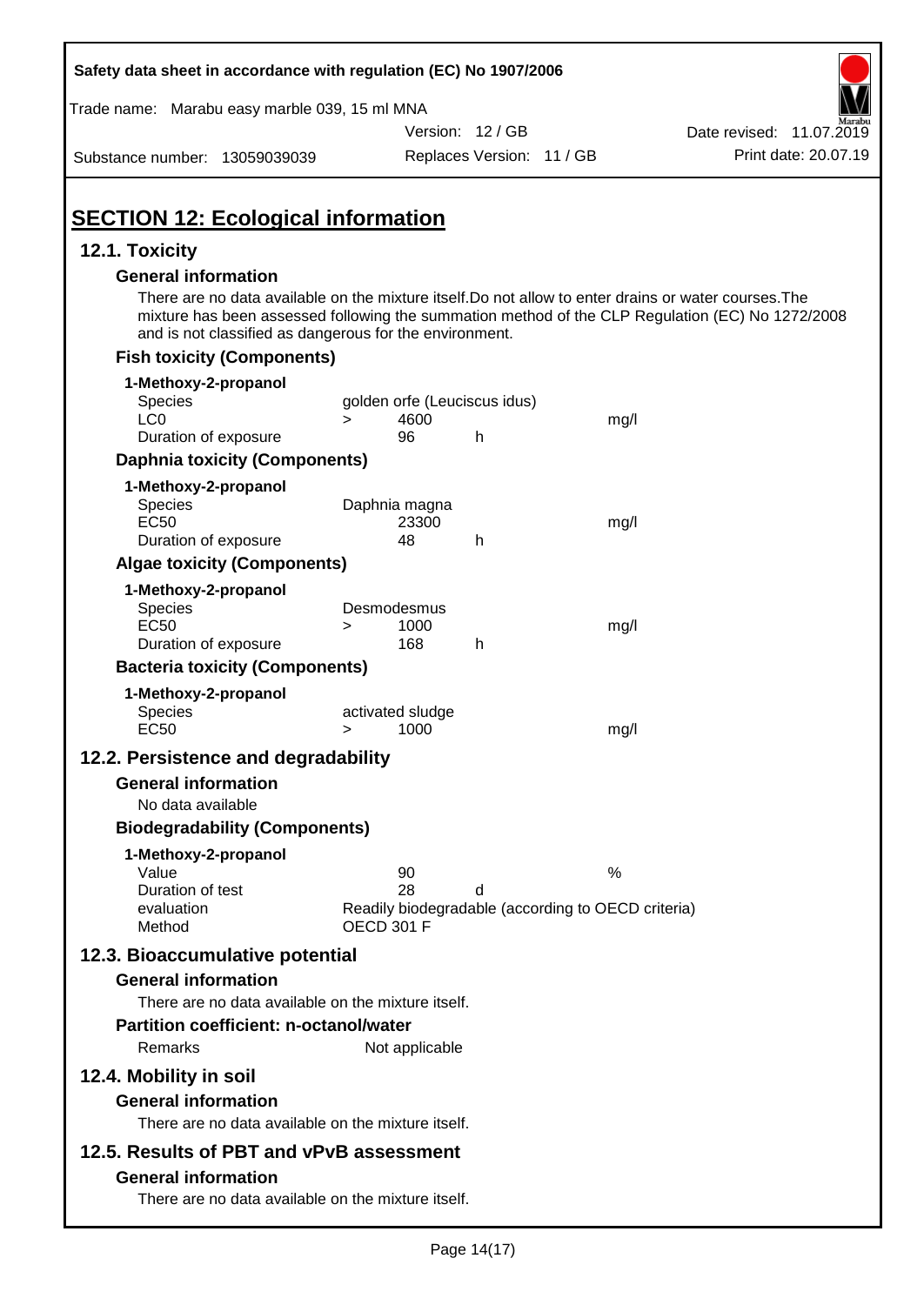### **Safety data sheet in accordance with regulation (EC) No 1907/2006**

Trade name: Marabu easy marble 039, 15 ml MNA

Version: 12 / GB

Substance number: 13059039039

Replaces Version: 11 / GB Print date: 20.07.19 Date revised: 11.07.2019

### **12.6. Other adverse effects**

### **General information**

There are no data available on the mixture itself.

## **SECTION 13: Disposal considerations**

### **13.1. Waste treatment methods**

### **Disposal recommendations for the product**

Do not allow to enter drains or water courses.

Wastes and emptied containers should be classified in accordance with relevant national regulation. The European Waste Catalogue classification of this product, when disposed of as waste is

EWC waste code 08 01 11<sup>\*</sup> waste paint and varnish containing organic solvents or other dangerous substances

If this product is mixed with other wastes, the original waste product code may no longer apply and the appropriate code should be assigned.

For further information contact your local waste authority.

### **Disposal recommendations for packaging**

Using information provided in this safety data sheet, advice should be obtained from the relevant waste authority on the classification of empty containers.

Empty containers must be scrapped or reconditioned.

Not emptied containers are hazardous waste (waste code number 150110).

# **SECTION 14: Transport information**

### **Land transport ADR/RID**

- **14.1. UN number**
	- UN 1263
- **14.2. UN proper shipping name**
	- **DAINIT**

| <b>FAIIVI</b>                       |      |
|-------------------------------------|------|
| 14.3. Transport hazard class(es)    |      |
| Class                               | 3    |
| Label                               | 3    |
| 14.4. Packing group                 |      |
| Packing group                       | Ш    |
| Special provision                   | 640E |
| <b>Limited Quantity</b>             | 51   |
| <b>Transport category</b>           | 3    |
| <b>14.5. Environmental hazards</b>  |      |
|                                     |      |
| Tunnel restriction code             | D/E  |
| <b>Marine transport IMDG/GGVSee</b> |      |
| 14.1. UN number                     |      |
| UN 1263                             |      |
| 14.2. UN proper shipping name       |      |
| <b>PAINT</b>                        |      |
| 14.3. Transport hazard class(es)    |      |
| Class                               | 3    |
| 14.4. Packing group                 |      |
| Packing group                       | Ш    |
| 14.5. Environmental hazards         |      |
| nn                                  |      |

### **Air transport ICAO/IATA 14.1. UN number** UN 1263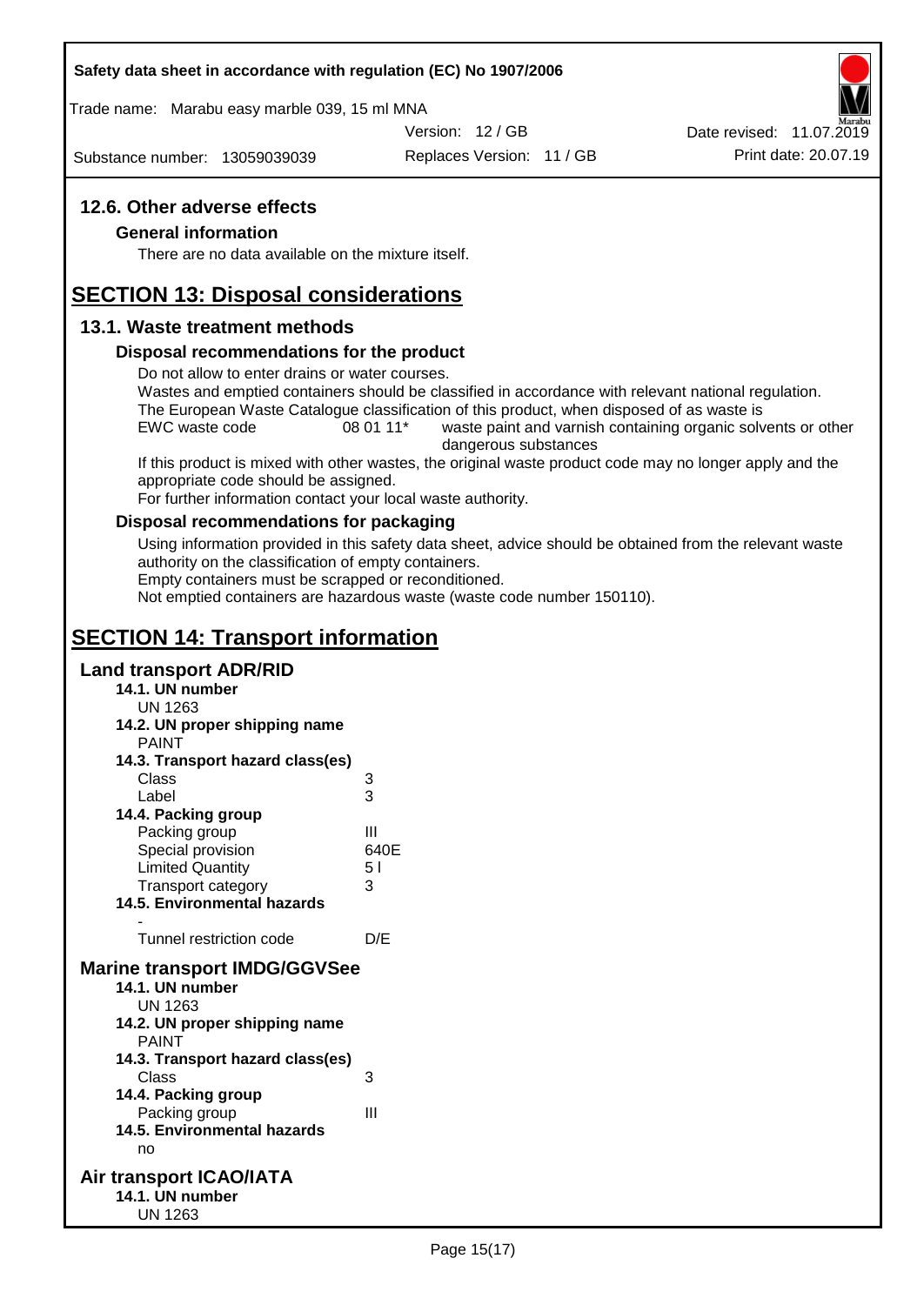| Safety data sheet in accordance with regulation (EC) No 1907/2006                                                                                                                                                                                                                                    |                                                                                |                           |           |    |                          |                      |
|------------------------------------------------------------------------------------------------------------------------------------------------------------------------------------------------------------------------------------------------------------------------------------------------------|--------------------------------------------------------------------------------|---------------------------|-----------|----|--------------------------|----------------------|
| Trade name: Marabu easy marble 039, 15 ml MNA                                                                                                                                                                                                                                                        |                                                                                |                           |           |    |                          |                      |
|                                                                                                                                                                                                                                                                                                      | Version: 12 / GB                                                               |                           |           |    | Date revised: 11.07.2019 |                      |
| Substance number: 13059039039                                                                                                                                                                                                                                                                        |                                                                                | Replaces Version: 11 / GB |           |    |                          | Print date: 20.07.19 |
| 14.2. UN proper shipping name                                                                                                                                                                                                                                                                        |                                                                                |                           |           |    |                          |                      |
| <b>PAINT</b>                                                                                                                                                                                                                                                                                         |                                                                                |                           |           |    |                          |                      |
| 14.3. Transport hazard class(es)                                                                                                                                                                                                                                                                     |                                                                                |                           |           |    |                          |                      |
| <b>Class</b><br>14.4. Packing group                                                                                                                                                                                                                                                                  | 3                                                                              |                           |           |    |                          |                      |
| Packing group                                                                                                                                                                                                                                                                                        | III                                                                            |                           |           |    |                          |                      |
| 14.5. Environmental hazards                                                                                                                                                                                                                                                                          |                                                                                |                           |           |    |                          |                      |
| Information for all modes of transport<br>14.6. Special precautions for user<br>Transport within the user's premises:<br>Always transport in closed containers that are upright and secure.<br>Ensure that persons transporting the product know what to do in the event of an accident or spillage. |                                                                                |                           |           |    |                          |                      |
| <b>Other information</b><br>14.7. Transport in bulk according to Annex II of Marpol and the IBC Code<br>no                                                                                                                                                                                           |                                                                                |                           |           |    |                          |                      |
| <b>SECTION 15: Regulatory information ***</b>                                                                                                                                                                                                                                                        |                                                                                |                           |           |    |                          |                      |
| 15.1. Safety, health and environmental regulations/legislation specific for the substance                                                                                                                                                                                                            |                                                                                |                           |           |    |                          |                      |
| or mixture                                                                                                                                                                                                                                                                                           |                                                                                |                           |           |    |                          |                      |
| Major-accident categories acc. 96/82/EC                                                                                                                                                                                                                                                              |                                                                                |                           |           |    |                          |                      |
| Category<br>6                                                                                                                                                                                                                                                                                        | Flammable                                                                      |                           | 5.000.000 | kg | 50.000.000               | kg                   |
| <b>VOC ***</b>                                                                                                                                                                                                                                                                                       |                                                                                |                           |           |    |                          |                      |
| VOC (EU)<br>VOC (EU)                                                                                                                                                                                                                                                                                 | 76,36                                                                          | %<br>733,1                | g/l       |    |                          |                      |
| Other information ***                                                                                                                                                                                                                                                                                |                                                                                |                           |           |    |                          |                      |
| The product does not contain substances of very high concern (SVHC).                                                                                                                                                                                                                                 |                                                                                |                           |           |    |                          |                      |
| <b>Other information</b>                                                                                                                                                                                                                                                                             |                                                                                |                           |           |    |                          |                      |
| All components are contained in the AICS inventory.                                                                                                                                                                                                                                                  |                                                                                |                           |           |    |                          |                      |
| All components are contained in the DSL inventory.                                                                                                                                                                                                                                                   |                                                                                |                           |           |    |                          |                      |
| All components are contained in the ENCS inventory.<br>All components are contained in the TSCA inventory or exempted.                                                                                                                                                                               |                                                                                |                           |           |    |                          |                      |
|                                                                                                                                                                                                                                                                                                      |                                                                                |                           |           |    |                          |                      |
| 15.2. Chemical safety assessment<br>For this preparation a chemical safety assessment has not been carried out.                                                                                                                                                                                      |                                                                                |                           |           |    |                          |                      |
| <b>SECTION 16: Other information</b>                                                                                                                                                                                                                                                                 |                                                                                |                           |           |    |                          |                      |
| <b>Hazard statements listed in Chapter 3</b>                                                                                                                                                                                                                                                         |                                                                                |                           |           |    |                          |                      |
| <b>EUH066</b>                                                                                                                                                                                                                                                                                        | Repeated exposure may cause skin dryness or cracking.                          |                           |           |    |                          |                      |
| H226                                                                                                                                                                                                                                                                                                 | Flammable liquid and vapour.                                                   |                           |           |    |                          |                      |
| H302                                                                                                                                                                                                                                                                                                 | Harmful if swallowed.                                                          |                           |           |    |                          |                      |
| H304<br>H312                                                                                                                                                                                                                                                                                         | May be fatal if swallowed and enters airways.<br>Harmful in contact with skin. |                           |           |    |                          |                      |
| H315                                                                                                                                                                                                                                                                                                 | Causes skin irritation.                                                        |                           |           |    |                          |                      |
| H318                                                                                                                                                                                                                                                                                                 | Causes serious eye damage.                                                     |                           |           |    |                          |                      |
| H332                                                                                                                                                                                                                                                                                                 | Harmful if inhaled.                                                            |                           |           |    |                          |                      |
| H335                                                                                                                                                                                                                                                                                                 | May cause respiratory irritation.                                              |                           |           |    |                          |                      |
| H336<br><b>H360D</b>                                                                                                                                                                                                                                                                                 | May cause drowsiness or dizziness.<br>May damage the unborn child.             |                           |           |    |                          |                      |
| <b>CLP categories listed in Chapter 3</b>                                                                                                                                                                                                                                                            |                                                                                |                           |           |    |                          |                      |
| Acute Tox. 4                                                                                                                                                                                                                                                                                         | Acute toxicity, Category 4                                                     |                           |           |    |                          |                      |